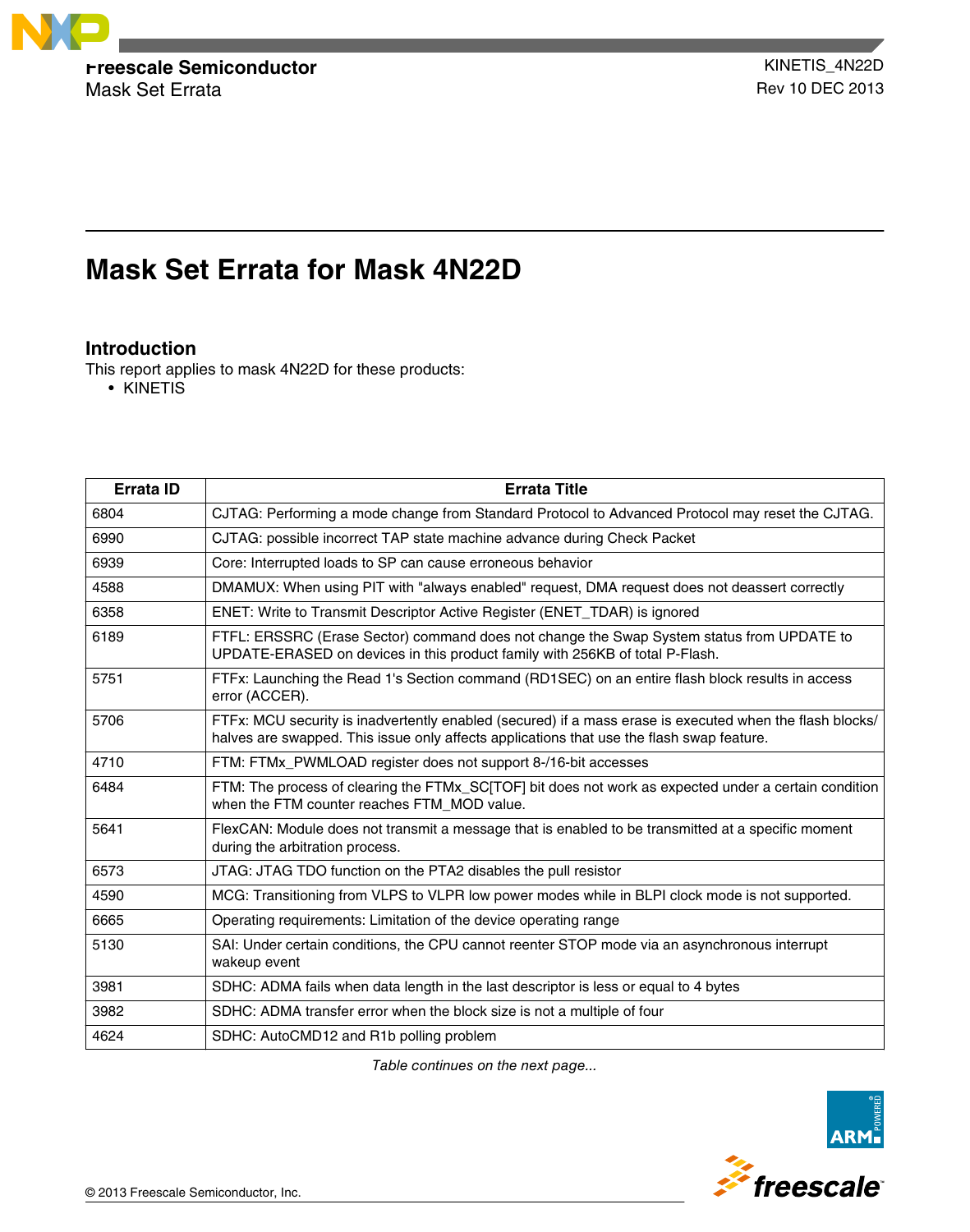| Errata ID | <b>Errata Title</b>                                                                                                                  |
|-----------|--------------------------------------------------------------------------------------------------------------------------------------|
| 3977      | SDHC: Does not support Infinite Block Transfer Mode                                                                                  |
| 4627      | SDHC: Erroneous CMD CRC error and CMD Index error may occur on sending new CMD during data<br>transfer                               |
| 3980      | SDHC: Glitch is generated on card clock with software reset or clock divider change                                                  |
| 6934      | SDHC: Issues with card removal/insertion detection                                                                                   |
| 3983      | SDHC: Problem when ADMA2 last descriptor is LINK or NOP                                                                              |
| 3978      | SDHC: Software can not clear DMA interrupt status bit after read operation                                                           |
| 3984      | SDHC: eSDHC misses SDIO interrupt when CINT is disabled                                                                              |
| 4218      | SIM/FLEXBUS: SIM_SCGC7[FLEXBUS] bit should be cleared when the FlexBus is not being used.                                            |
| 5952      | SMC: Wakeup via the LLWU from LLS/VLLS to RUN to VLPR incorrectly triggers an immediate wakeup<br>from the next low power mode entry |
| 3927      | TSI: TSI will scan continuously if only one electrode is enabled                                                                     |
| 3926      | TSI: The TSI will run several scan cycles during reference clock instead of scanning each electrode once                             |
| 2638      | TSI: The counter registers are not immediately updated after the EOSF bit is set.                                                    |
| 4546      | TSI: The counter values reported from TSI increase when in low power modes (LLS, VLLS1, VLLS2,<br>VLLS3)                             |
| 4935      | UART: CEA709.1 features not supported                                                                                                |
| 7027      | UART: During ISO-7816 T=0 initial character detection invalid initial characters are stored in the RxFIFO                            |
| 7028      | UART: During ISO-7816 initial character detection the parity, framing, and noise error flags can set                                 |
| 6472      | UART: ETU compensation needed for ISO-7816 wait time (WT) and block wait time (BWT)                                                  |
| 4647      | UART: Flow control timing issue can result in loss of characters if FIFO is not enabled                                              |
| 4945      | UART: ISO-7816 T=1 mode receive data format with a single stop bit is not supported                                                  |
| 3892      | UART: ISO-7816 automatic initial character detect feature not working correctly                                                      |
| 7029      | UART: In ISO-7816 T=1 mode, CWT interrupts assert at both character and block boundaries                                             |
| 7090      | UART: In ISO-7816 mode, timer interrupts flags do not clear                                                                          |
| 7031      | UART: In single wire receive mode UART will attempt to transmit if data is written to UART_D                                         |
| 5704      | UART: TC bit in UARTx_S1 register is set before the last character is sent out in ISO7816 T=0 mode                                   |
| 7091      | UART: UART_S1[NF] and UART_S1[PE] can set erroneously while UART_S1[FE] is set                                                       |
| 7092      | UART: UART_S1 <sup>[TC]</sup> is not cleared by queuing a preamble or break character                                                |
| 5928      | USBOTG: USBx_USBTRC0[USBRESET] bit does not operate as expected in all cases                                                         |
| 6933      | eDMA: Possible misbehavior of a preempted channel when using continuous link mode                                                    |

# **e6804: CJTAG: Performing a mode change from Standard Protocol to Advanced Protocol may reset the CJTAG.**

#### **Errata type:** Errata

**Description:** In extremely rare conditions, when performing a mode change from Standard Protocol to Advanced Protocol on the IEEE 1149.7 (Compact JTAG interface), the CJTAG may reset itself. In this case, all internal CJTAG registers will be reset and the CJTAG will return to the Standard Protocol mode.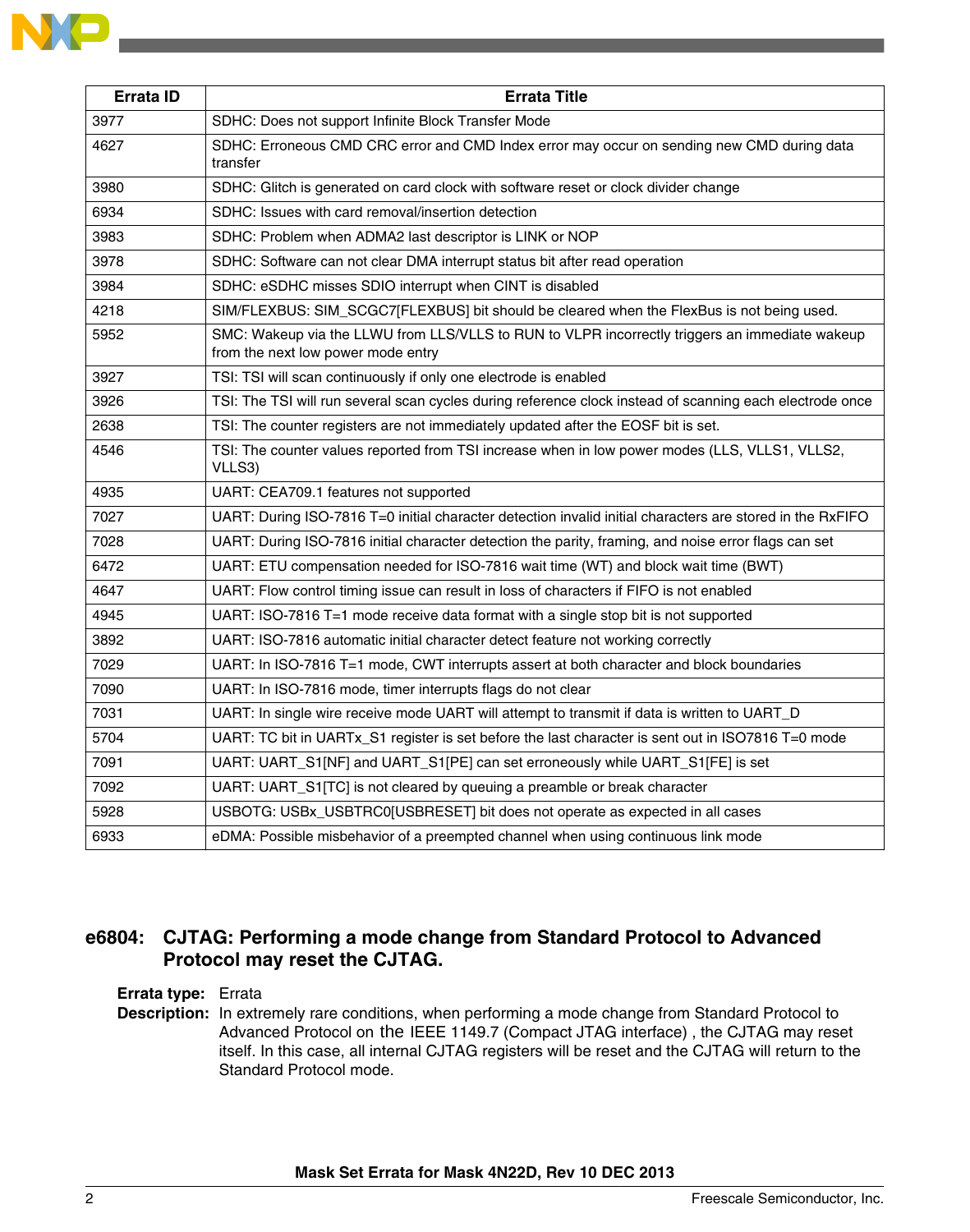

**Workaround:** If the CJTAG resets itself while attempting to change modes from Standard Protocol to Advanced Protocol and Advanced Protocol cannot be enabled after several attempts, perform future accesses in Standard Protocol mode and do not use the Advanced Protocol feature.

### **e6990: CJTAG: possible incorrect TAP state machine advance during Check Packet**

#### **Errata type:** Errata

**Description:** While processing a Check Packet, the IEEE 1149.7 module (CJTAG) internally gates the TCK clock to the CJTAG Test Access Port (TAP) controller in order to hold the TAP controller in the Run-Test-Idle state until the Check Packet completes. A glitch on the internally gated TCK could occur during the transition from the Preamble element to the first Body element of Check Packet processing that would cause the CJTAG TAP controller to change states instead of remaining held in Run-Test-Idle

> If the CJTAG TAP controller changes states during the Check Packet due to the clock glitch, the CJTAG will lose synchronization with the external tool, preventing further communication.

**Workaround:** To prevent the possible loss of JTAG synchronization, when processing a Check Packet, provide a logic 0 value on the TMS pin during the Preamble element to avoid a possible glitch on the internally gated TCK clock.

### **e6939: Core: Interrupted loads to SP can cause erroneous behavior**

**Errata type:** Errata

**Description:** ARM Errata 752770: Interrupted loads to SP can cause erroneous behavior

Affects: Cortex-M4, Cortex-M4F

Fault Type: Programmer Category B

Fault Status: Present in: r0p0, r0p1 Open.

**Description** 

If an interrupt occurs during the data-phase of a single word load to the stack-pointer (SP/ R13), erroneous behavior can occur. In all cases, returning from the interrupt will result in the load instruction being executed an additional time. For all instructions performing an update to the base register, the base register will be erroneously updated on each execution, resulting in the stack-pointer being loaded from an incorrect memory location.

The affected instructions that can result in the load transaction being repeated are:

- 1) LDR SP,[Rn],#imm
- 2) LDR SP,[Rn,#imm]!
- 3) LDR SP,[Rn,#imm]
- 4) LDR SP,[Rn]
- 5) LDR SP,[Rn,Rm]

The affected instructions that can result in the stack-pointer being loaded from an incorrect memory address are:

- 1) LDR SP,[Rn],#imm
- 2) LDR SP,[Rn,#imm]!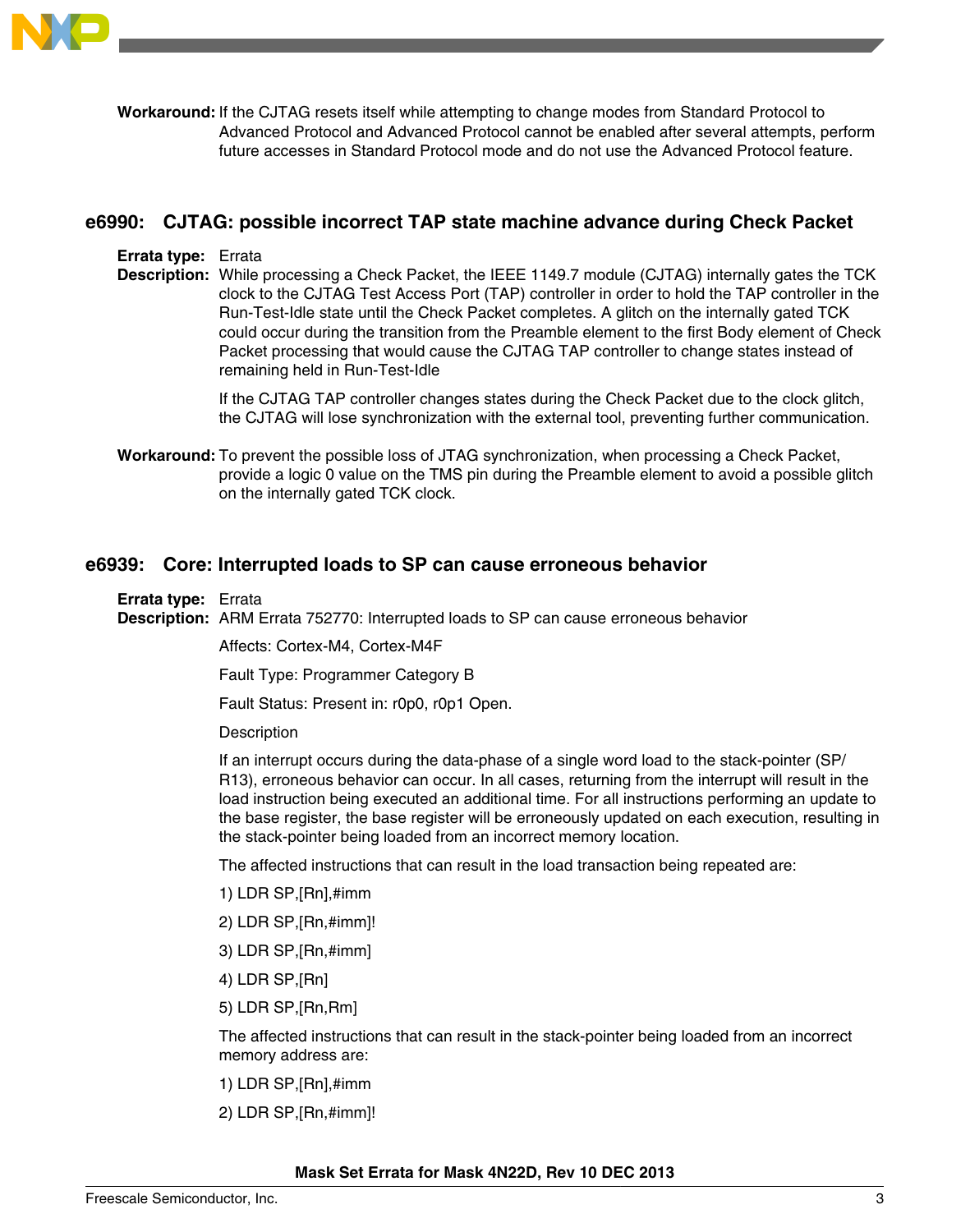

#### **Conditions**

1) An LDR is executed, with SP/R13 as the destination

2) The address for the LDR is successfully issued to the memory system

3) An interrupt is taken before the data has been returned and written to the stack-pointer.

Implications

Unless the load is being performed to Device or Strongly-Ordered memory, there should be no implications from the repetition of the load. In the unlikely event that the load is being performed to Device or Strongly-Ordered memory, the repeated read can result in the final stack-pointer value being different than had only a single load been performed.

Interruption of the two write-back forms of the instruction can result in both the base register value and final stack-pointer value being incorrect. This can result in apparent stack corruption and subsequent unintended modification of memory.

**Workaround:** Both issues may be worked around by replacing the direct load to the stack-pointer, with an intermediate load to a general-purpose register followed by a move to the stack-pointer.

> If repeated reads are acceptable, then the base-update issue may be worked around by performing the stack pointer load without the base increment followed by a subsequent ADD or SUB instruction to perform the appropriate update to the base register.

# **e4588: DMAMUX: When using PIT with "always enabled" request, DMA request does not deassert correctly**

**Errata type:** Errata

**Description:** The PIT module is not assigned as a stand-alone DMA request source in the DMA request mux. Instead, the PIT is used as the trigger for the DMAMUX periodic trigger mode. If you want to use one of the PIT channels for periodic DMA requests, you would use the periodic trigger mode in conjunction with one of the "always enabled" DMA requests. However, the DMA request does not assert correctly in this case.

> Instead of sending a single DMA request every time the PIT expires, the first time the PIT triggers a DMA transfer the "always enabled" source will not negate its request. This results in the DMA request remaining asserted continuously after the first trigger.

**Workaround:** Use of the PIT to trigger DMA channels where the major loop count is greater than one is not recommended. For periodic triggering of DMA requests with major loop counts greater than one, we recommended using another timer module instead of the PIT.

> If using the PIT to trigger a DMA channel where the major loop count is set to one, then in order to get the desired periodic triggering, the DMA must do the following in the interrupt service routine for the DMA\_DONE interrupt:

1. Set the DMA\_TCDn\_CSR[DREQ] bit and configure DMAMUX\_CHCFGn[ENBL] = 0

2. Then again DMAMUX CHCFGn[ENBL] = 1, DMASREQ=channel in your DMA DONE interrupt service routine so that "always enabled" source could negate its request then DMA request could be negated.

This will allow the desired periodic triggering to function as expected.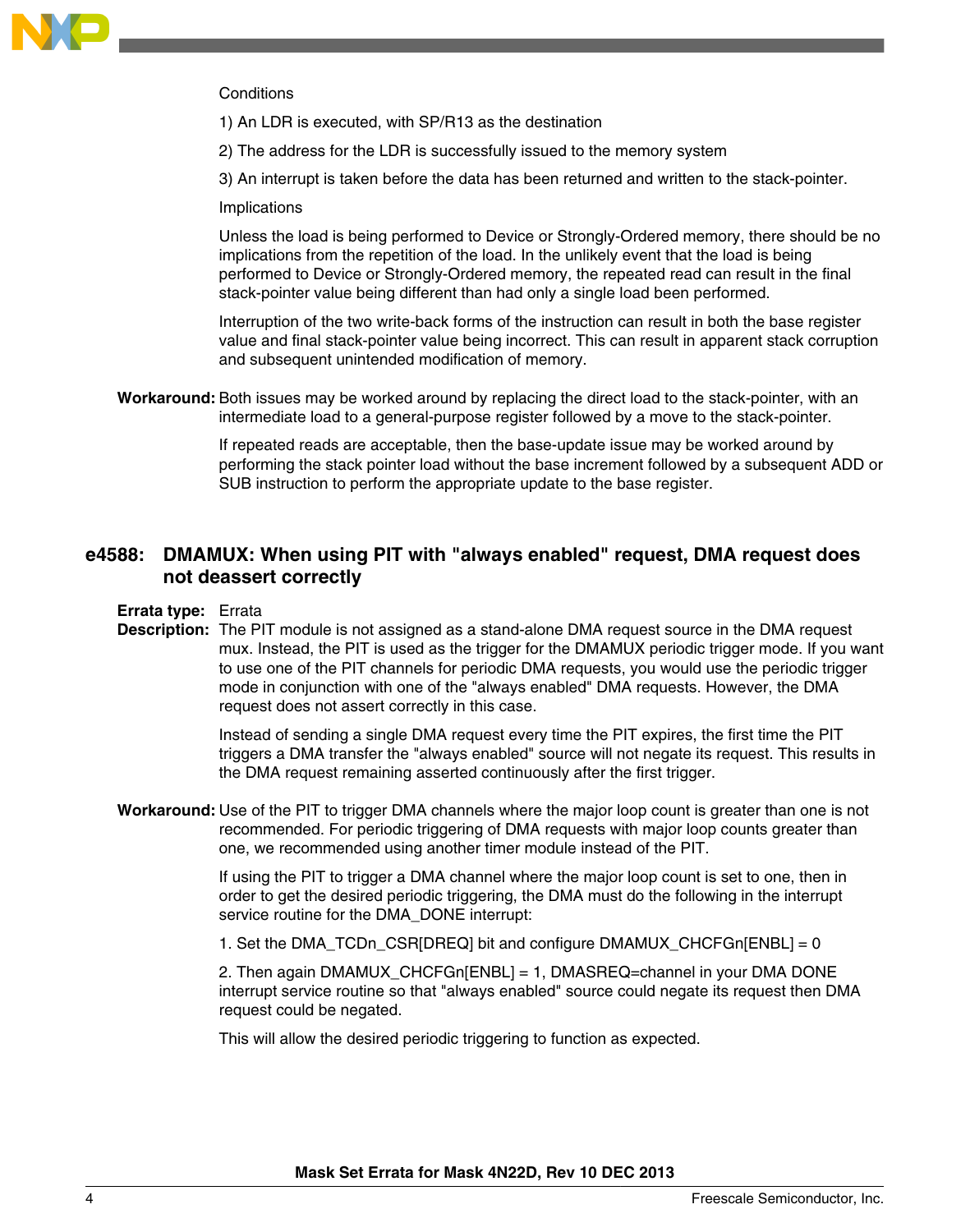

# **e6358: ENET: Write to Transmit Descriptor Active Register (ENET\_TDAR) is ignored**

**Errata type:** Errata

- **Description:** If the ready bit in the transmit buffer descriptor (TxBD[R]) is previously detected as not set during a prior frame transmission, then the ENET\_TDAR[TDAR] bit is cleared at a later time, even if additional TxBDs were added to the ring and the ENET\_TDAR[TDAR] bit is set. This results in frames not being transmitted until there is a 0-to-1 transition on ENET\_TDAR[TDAR].
- **Workaround:** Code can use the transmit frame interrupt flag (ENET\_EIR[TXF]) as a method to detect whether the ENET has completed transmission and the ENET\_TDAR[TDAR] has been cleared. If ENET\_TDAR[TDAR] is detected as cleared when packets are queued and waiting for transmit, then a write to the TDAR bit will restart TxBD processing.

# **e6189: FTFL: ERSSRC (Erase Sector) command does not change the Swap System status from UPDATE to UPDATE-ERASED on devices in this product family with 256KB of total P-Flash.**

**Errata type:** Errata

**Description:** The Swap System flow requires a transition from UPDATE to UPDATE-ERASED state. This is typically accomplished using either the ERSBLK (Erase Block) or ERSSCR (Erase Sector) command to erase the Swap Indicator address in the non-active P-Flash block. However, on devices with 256 KB of P-Flash, the ERSSCR (Erase Sector) command is not correctly transitioning the Swap System to the UPDATE-ERASED state. The Swap System must be in the UPDATE-ERASED state in order to use the Swap command to transition to the COMPLETE state which enables the Swap System to "swap" flash blocks on a subsequent reset.

**Workaround:** There are two options to get the Swap System into the UPDATE-ERASED state.

Option 1. Use the ERSBLK (Erase Block) command to erase the Swap Indicator address and transition the Swap System into the UPDATE-ERASED state. This option requires the user to reprogram their software application into the non-active P-Flash block after erasing the block.

Option 2. If option 1 is undesirable, you can still use the ERSSCR command to erase the Swap Indicator address in the non-active block. However, a System Reset must then be issued to force the transition of the Swap System to the UPDATE-ERASED state. The System Reset can be initiated by software via the SYSRESETREQ bit in the NVIC application interrupt and reset control register.

# **e5751: FTFx: Launching the Read 1's Section command (RD1SEC) on an entire flash block results in access error (ACCER).**

**Errata type:** Errata

- **Description:** FTFx: Launching the Read 1's Section command on an entire flash block (i.e. with flash address = flash block base address & number of longwords = total number of longwords in the flash block) results in an incorrectly asserted access error (ACCER).
- **Workaround:** To verify an entire flash block, use the Read 1's Block command. Use the Read 1's Section command only to verify sections that are smaller than an entire flash block.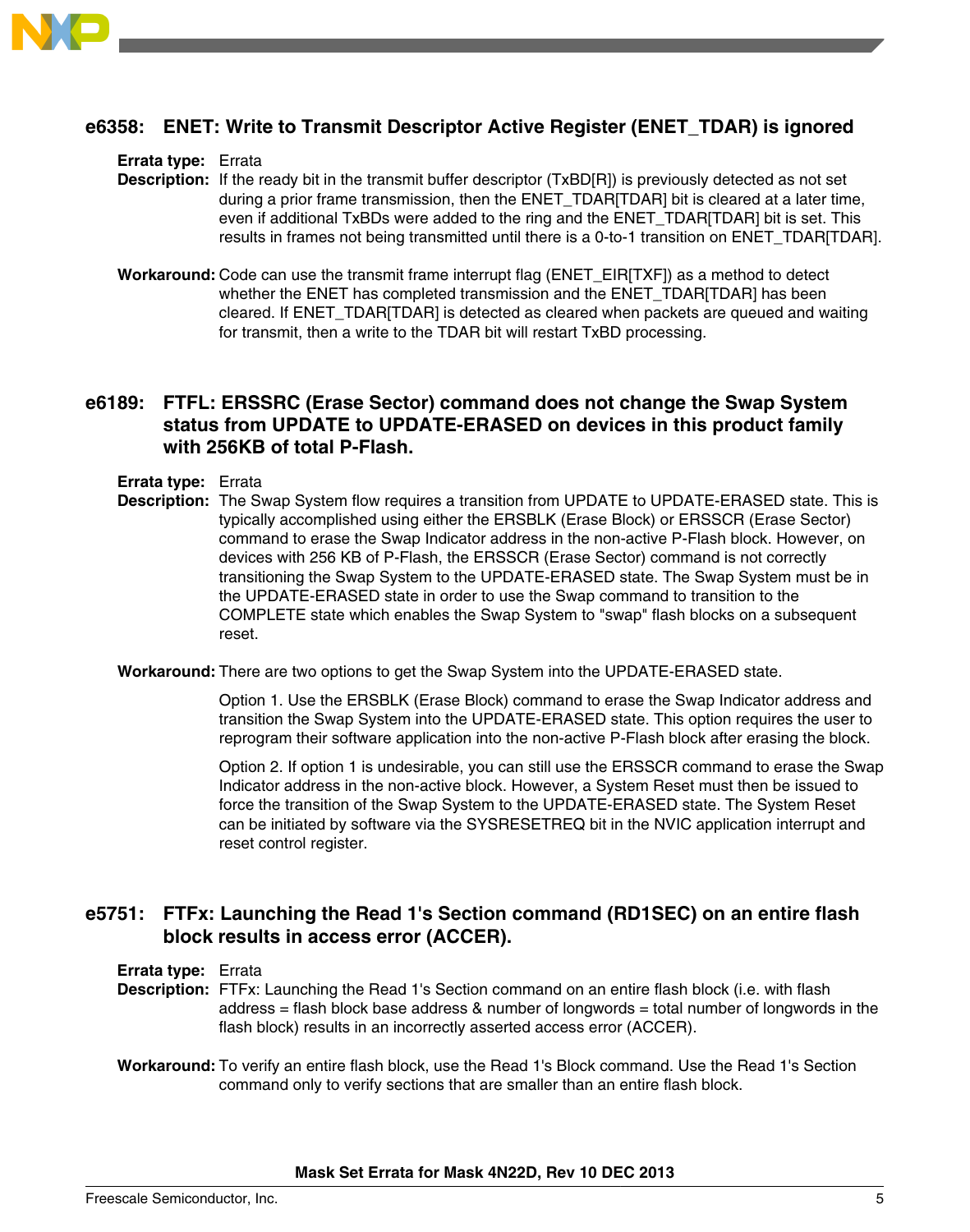

# **e5706: FTFx: MCU security is inadvertently enabled (secured) if a mass erase is executed when the flash blocks/halves are swapped. This issue only affects applications that use the flash swap feature.**

**Errata type:** Errata

- **Description:** When the logical addresses of the flash blocks (halves) are swapped via the flash swap control command sequence and a mass erase is executed (via the MDM-AP or EzPort), the MCU security can go from un-secure to secure. Thus, when using a debugger to erase the entire flash memory and re-download a software application, the debugger may report that the device is secure after the erase completes. This issue only affects applications that use the flash swap feature.
- **Workaround:** Issue the mass erase request (via the MDM-AP or EzPort) a second time to un-secure the device.

## **e4710: FTM: FTMx\_PWMLOAD register does not support 8-/16-bit accesses**

- **Errata type:** Errata
- **Description:** The FTM PWM Load register should support 8-bit and 16-bit accesses. However, the FTMx\_PWMLOAD[LDOK] bit is cleared automatically by FTM with these sized accesses, thus disabling the loading of the FTMx\_MOD, FTMx\_CNTIN, and FTMx\_CnV registers.

**Workaround:** Always use a 32-bit write access to modify contents of the FTMx\_PWMLOAD register.

## **e6484: FTM: The process of clearing the FTMx\_SC[TOF] bit does not work as expected under a certain condition when the FTM counter reaches FTM\_MOD value.**

**Errata type:** Errata

**Description:** The process of clearing the TOF bit does not work as expected when FTMx\_CONF[NUMTOF] != 0 and the current TOF count is less than FTMx\_CONF[NUMTOF], if the FTM counter reaches the FTM\_MOD value between the reading of the TOF bit and the writing of 0 to the TOF bit. If the above condition is met, the TOF bit remains set, and if the TOF interrupt is enabled (FTMx\_SC[TOIE] = 1), the TOF interrupt also remains asserted.

**Workaround:** Two possible workarounds exist for this erratum and the decision on which one to use is based on the requirements of your particular application.

1) Repeat the clearing sequence mechanism until the TOF bit is cleared.

Below is a pseudo-code snippet that would need to be included in the TOF interrupt routine.

while (FTM\_SC[TOF]!=0)

{

void FTM\_SC() ; // Read SC register

FTM\_SC[TOF]=0 ; // Write 0 to TOF bit

}

2) With FTMx\_CONF[TOFNUM] = 0 and a variable in the software, count the number of times that the TOF bit is set. In the TOF interrupt routine, clear the TOF bit and increment the variable that counts the number of times that the TOF bit was set.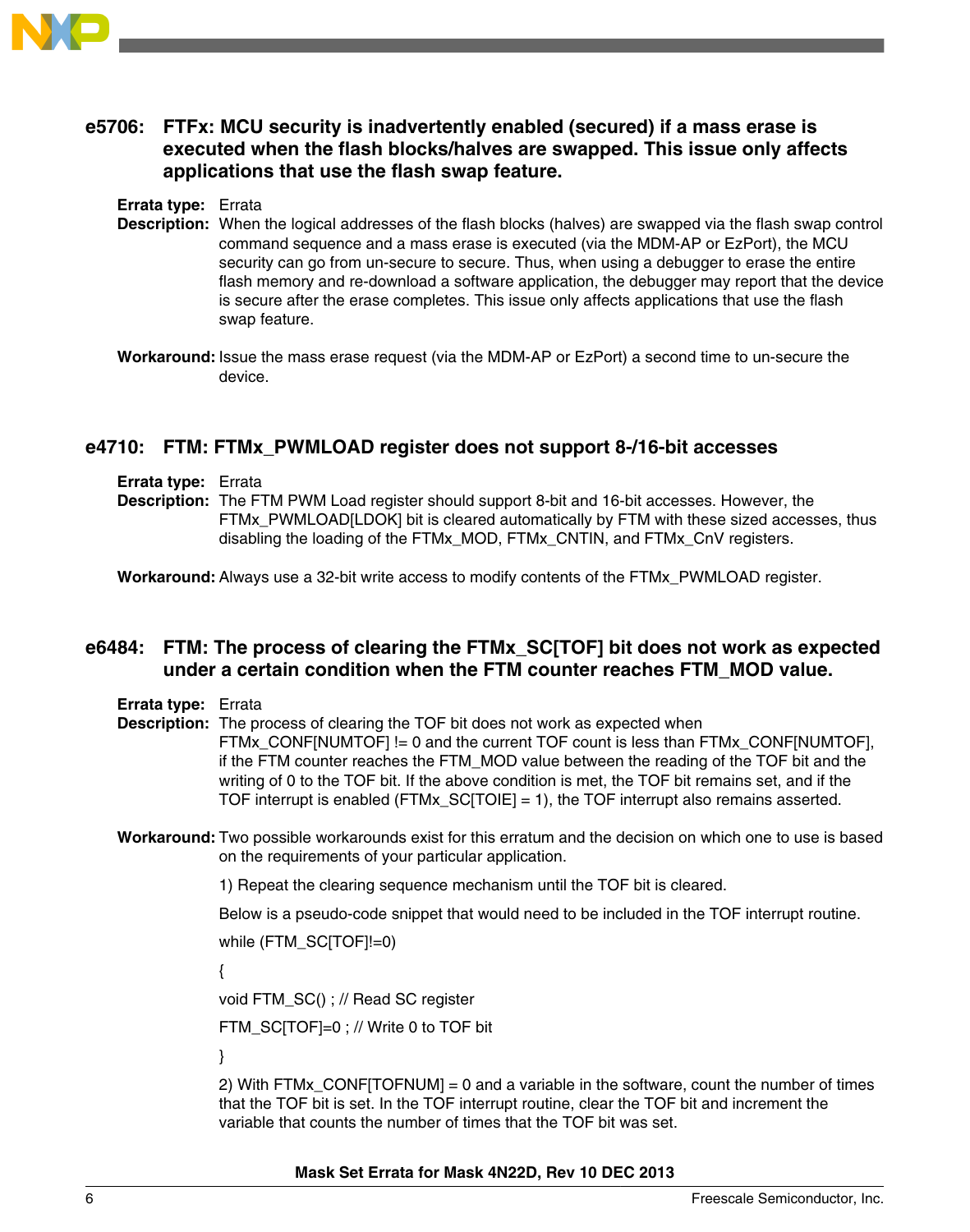

# **e5641: FlexCAN: Module does not transmit a message that is enabled to be transmitted at a specific moment during the arbitration process.**

#### **Errata type:** Errata

**Description:** FlexCAN does not transmit a message that is enabled to be transmitted in a specific moment during the arbitration process. The following conditions are necessary to have the issue.

- Only one MB is configured to be transmitted

- The write which enables the MB to be transmitted (write on Control status word) happens during a specific clock during the arbitration process.

After this arbitration process occurs, the bus goes to Idle state and no new message is received on bus.

For example:

1) MB13 is deactivated on RxIntermission (write 0x0 on CODE field from Control Status word) - First write on CODE

2) Reconfigure the ID and data fields

3) Enable the MB13 to be transmitted on BusIdle (write 0xC on Code field) - Second write on code

4) CAN bus keeps in Idle state

5) No write on Control status from any MB happens.

During the second write on code (step 3), the write must happen one clock before the current MB13 is to be scanned by arbitration process. In this case, it does not detect the new code (0xC) and no new arbitration is scheduled.

The problem can be detectable only if the message traffic ceases and the CAN bus enters into Idle state after the described sequence of events.

There is NO ISSUE if any of the conditions below holds:

a) Any MB (either Tx or Rx) is reconfigured (by writing its CS field) just after the Intermission field.

b) There is other configured MB to be transmitted

c) A new incoming message sent by any external node starts just after the Intermission field.

### **Workaround:** To transmit a CAN frame, the CPU must prepare a Message Buffer for transmission by executing the following standard 5 step procedure:

1. Check if the respective interrupt bit is set and clear it.

2. If the MB is active (transmission pending), write the ABORT code (0b1001) to the CODE field of the Control and Status word to request an abortion of the transmission.Wait for the corresponding IFLAG to be asserted by polling the IFLAG register or by the interrupt request if enabled by the respective IMASK. Then read back the CODE field to check if the transmission was aborted or transmitted. If backwards compatibility is desired (MCR[AEN] bit negated), just write the INACTIVE code (0b1000) to the CODE field to inactivate the MB but then the pending frame may be transmitted without notification.

- 3. Write the ID word.
- 4. Write the data bytes.
- 5. Write the DLC, Control and CODE fields of the Control and Status word to activate the MB.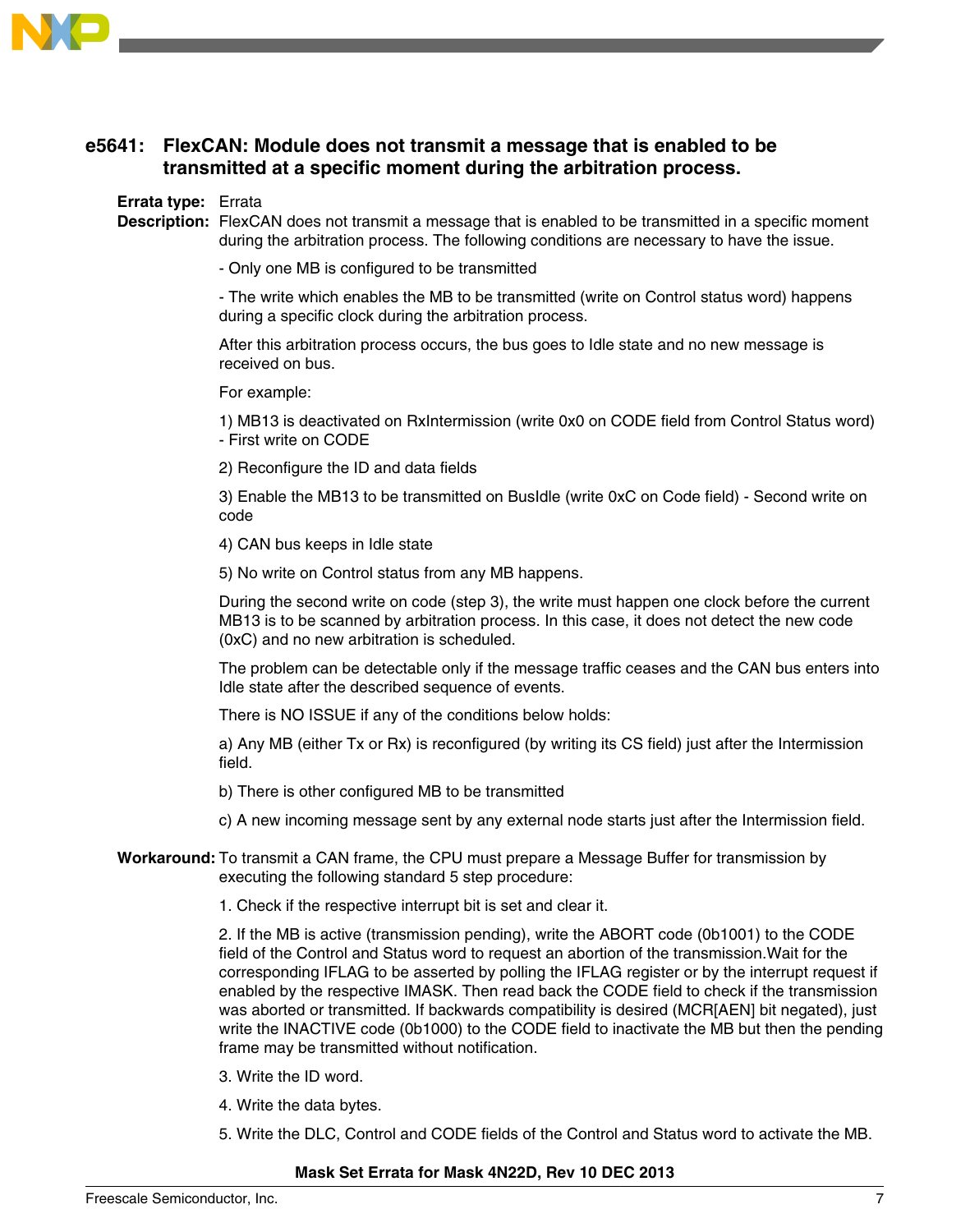

The workaround consists of executing two extra steps:

6. Reserve the first valid mailbox as an inactive mailbox (CODE=0b1000). If RX FIFO is disabled, this mailbox must be MB0. Otherwise, the first valid mailbox can be found by using table "RX FIFO filters" on FlexCAN3 chapter.

7. Write twice INACTIVE code (0b1000) into the first valid mailbox.

Note: The first mailbox cannot be used for reception or transmission process.

# **e6573: JTAG: JTAG TDO function on the PTA2 disables the pull resistor**

### **Errata type:** Errata

- **Description:** The JTAG TDO function on the PTA2 pin disables the pull resistor, but keeps the input buffer enabled. Because the JTAG will tri-state this pin during JTAG reset (or other conditions), this pin will float with the input buffer enabled. If the pin is unconnected in the circuit, there can be increased power consumption in low power modes for some devices.
- **Workaround:** Disable JTAG TDO functionality when the JTAG interface is not needed and left floating in a circuit. Modify the PORTA\_PCR2 mux before entering low power modes. Set the mux to a pin function other than ALT7. If set up as a digital input and left unconnected in the circuit, then a pull-up or pull-down should be enabled. Alternatively, an external pull device or external source can be added to the pin.

Note: Enabling the pull resistor on the JTAG TDO function violates the JTAG specification.

## **e4590: MCG: Transitioning from VLPS to VLPR low power modes while in BLPI clock mode is not supported.**

- **Errata type:** Errata
- **Description:** Transitioning from VLPS mode back to VLPR (LPWUI control bit = 0) while using BLPI clock mode only, is not supported. During Fast IRC startup, the output clock frequency may exceed the maximum VLPR operating frequency. This does not apply to the BLPE clock mode.

#### **Workaround:** There are two options for workarounds

a) Exit to Run instead of VLPR. Before entering VLPR set the LPWUI bit so that when exiting VLPS mode the MCU exits to RUN mode instead of VLPR mode. With LPWUI set any interrupt will exit VLPR or VLPS back into RUN mode. To minimize the impact of the higher RUN current re-enter VLPR quickly.

or

b) Utilize MCG clock mode BLPE when transitioning from VLPS to VLPR modes.

### **e6665: Operating requirements: Limitation of the device operating range**

#### **Errata type:** Errata

**Description:** Some devices, when power is applied, may not consistently begin to execute code under certain voltage and temperature conditions. Applications that power up with either VDD >= 2.0 V or temperature >= -20C are not impacted. Entry and exit of low-power modes is not impacted.

**Workaround:** To avoid this unwanted behavior, one or both of these conditions must be met: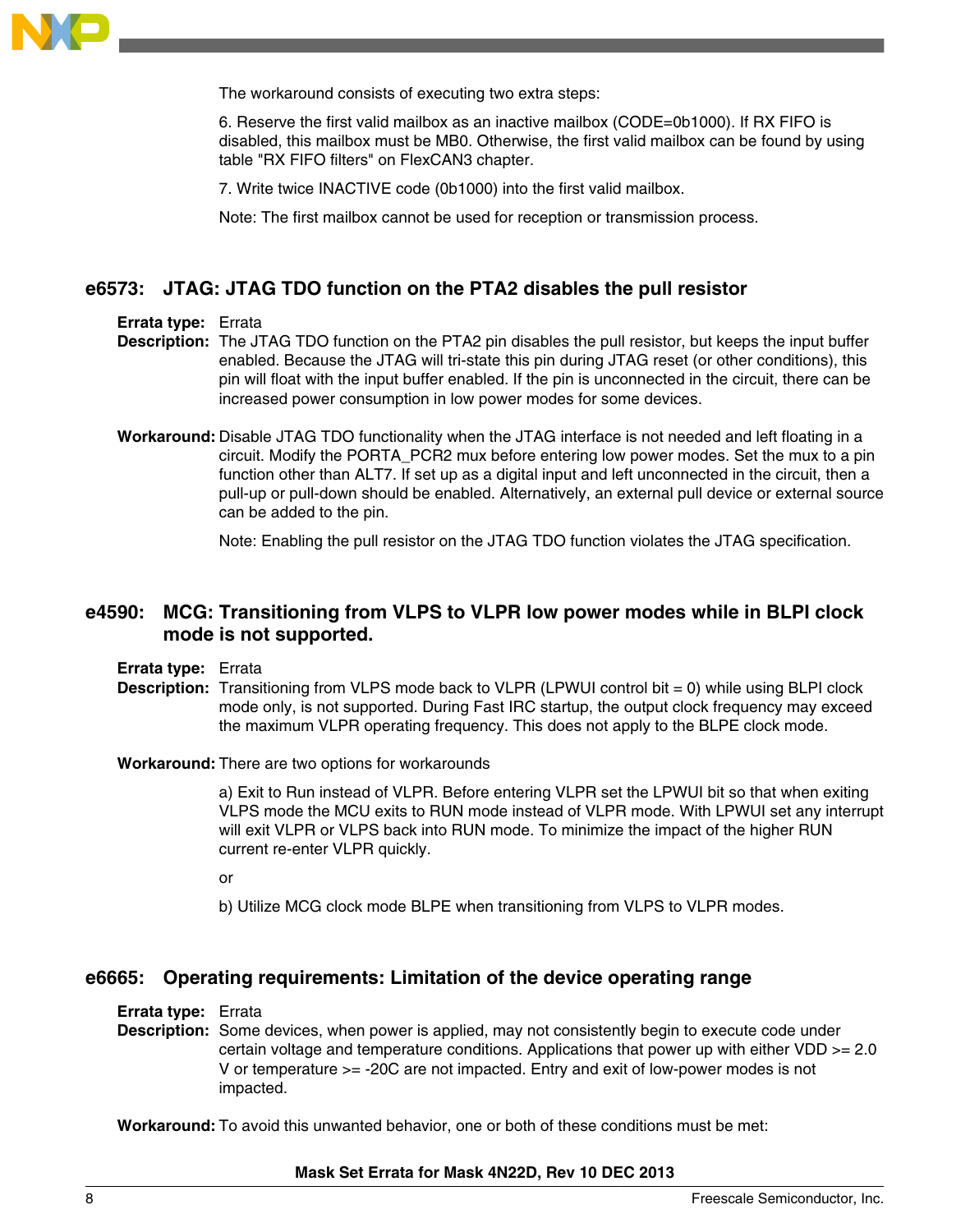

a) Perform power on reset of the device with a supply voltage (VDD) equal-to or greater-than 2.0 V , or

b) Perform power on reset of the device at a temperature at or above -20 C.

# **e5130: SAI: Under certain conditions, the CPU cannot reenter STOP mode via an asynchronous interrupt wakeup event**

- **Errata type:** Errata
- **Description:** If the SAI generates an asynchronous interrupt to wake the core and it attempts to reenter STOP mode, then under certain conditions the STOP mode entry is blocked and the asynchronous interrupt will remain set.

This issue applies to interrupt wakeups due to the FIFO request flags or FIFO warning flags and then only if the time between the STOP mode exit and subsequent STOP mode reentry is less than 3 asynchronous bit clock cycles.

**Workaround:** Ensure that at least 3 bit clock cycles elapse following an asynchronous interrupt wakeup event, before STOP mode is reentered.

### **e3981: SDHC: ADMA fails when data length in the last descriptor is less or equal to 4 bytes**

- **Errata type:** Errata
- **Description:** A possible data corruption or incorrect bus transactions on the internal AHB bus, causing possible system corruption or a stall, can occur under the combination of the following conditions:
	- 1. ADMA2 or ADMA1 type descriptor
	- 2. TRANS descriptor with END flag

3. Data length is less than or equal to 4 bytes (the length field of the corresponding descriptor is set to 1, 2, 3, or 4) and the ADMA transfers one 32-bit word on the bus

- 4. Block Count Enable mode
- **Workaround:** The software should avoid setting ADMA type last descriptor (TRANS descriptor with END flag) to data length less than or equal to 4 bytes. In ADMA1 mode, if needed, a last NOP descriptor can be appended to the descriptors list. In ADMA2 mode this workaround is not feasible due to ERR003983.

### **e3982: SDHC: ADMA transfer error when the block size is not a multiple of four**

**Errata type:** Errata

**Description:** Issue in eSDHC ADMA mode operation. The eSDHC read transfer is not completed when block size is not a multiple of 4 in transfer mode ADMA1 or ADMA2. The eSDHC DMA controller is stuck waiting for the IRQSTAT[TC] bit in the interrupt status register.

The following examples trigger this issue:

- 1. Working with an SD card while setting ADMA1 mode in the eSDHC
- 2. Performing partial block read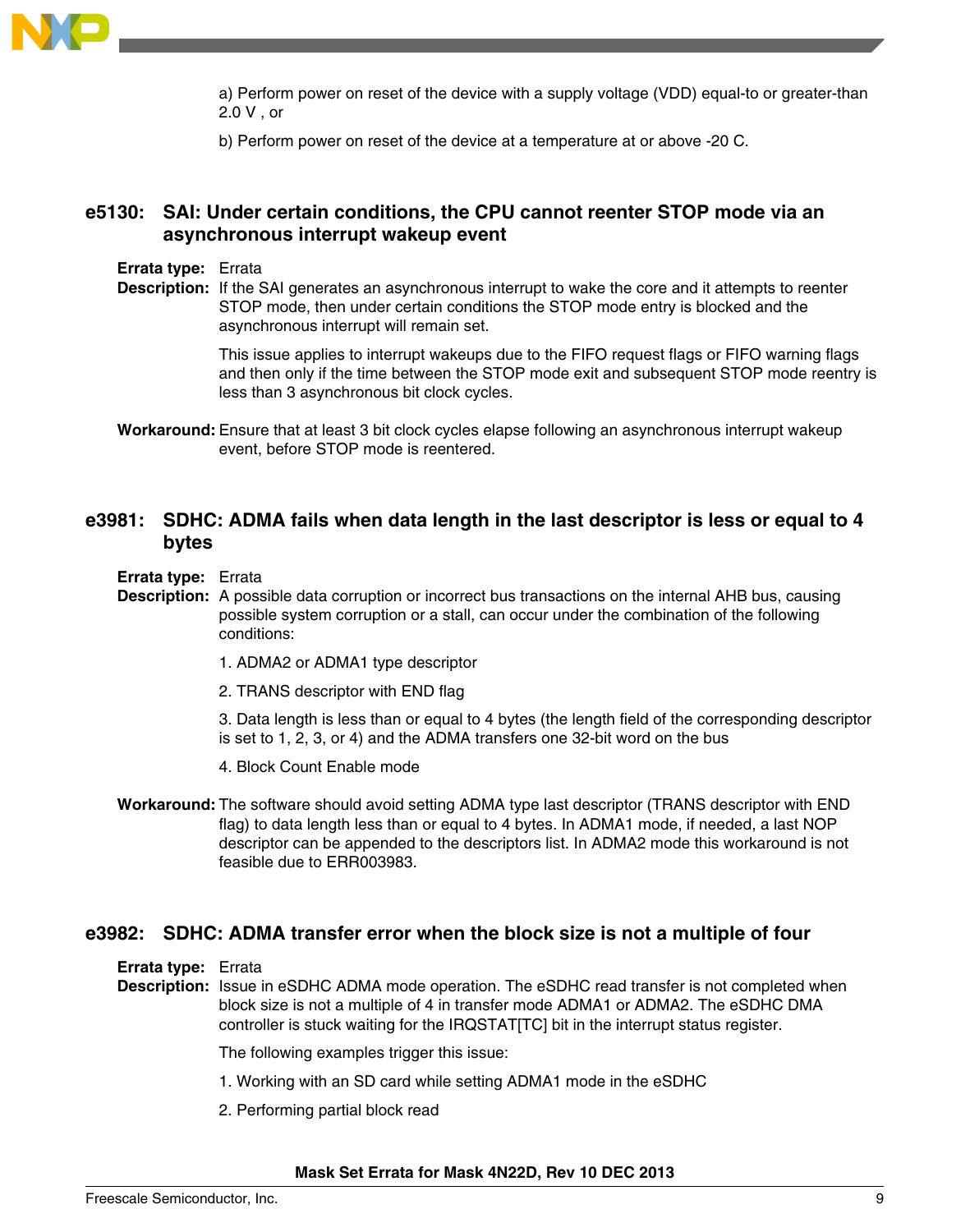

3. Writing one block of length 0x200

4. Reading two blocks of length 0x22 each. Reading from the address where the write operation is performed. Start address is 0x512 aligned. Watermark is set as one word during read. This read is performed using only one ADMA1 descriptor in which the total size of the transfer is programmed as 0x44 (2 blocks of 0x22).

**Workaround:** When the ADMA1 or ADMA2 mode is used and the block size is not a multiple of 4, the block size should be rounded to the next multiple of 4 bytes via software. In case of write, the software should add the corresponding number of bytes at each block end, before the write is initialized. In case of read, the software should remove the dummy bytes after the read is completed.

> For example, if the original block length is 22 bytes, and there are several blocks to transfer, the software should set the block size to 24. The following data is written/stored in the external memory:

- 4 Bytes valid data
- 4 Bytes valid data
- 4 Bytes valid data
- 4 Bytes valid data
- 4 Bytes valid data
- 2 Bytes valid data + 2 Byte dummy data
- 4 Bytes valid data
- 4 Bytes valid data
- 4 Bytes valid data
- 4 Bytes valid data
- 4 Bytes valid data
- 2 Bytes valid data + 2 Byte dummy data

In this example, 48 (24 x 2) bytes are transferred instead of 44 bytes. The software should remove the dummy data.

# **e4624: SDHC: AutoCMD12 and R1b polling problem**

**Errata type:** Errata

**Description:** Occurs when a pending command which issues busy is completed. For a command with R1b response, the proper software sequence is to poll the DLA for R1b commands to determine busy state completion. The DLA polling is not working properly for the ESDHC module and thus the DLA bit in PRSSTAT register cannot be polled to wait for busy state ompletion. This is relevant for all eSDHC ports (eSDHC1-4 ports).

**Workaround:** Poll bit 24 in PRSSTAT register (DLSL[0] bit) to check that wait busy state is over.

### **e3977: SDHC: Does not support Infinite Block Transfer Mode**

#### **Errata type:** Errata

**Description:** The eSDHC does not support infinite data transfers, if the Block Count register is set to one, even when block count enable is not set.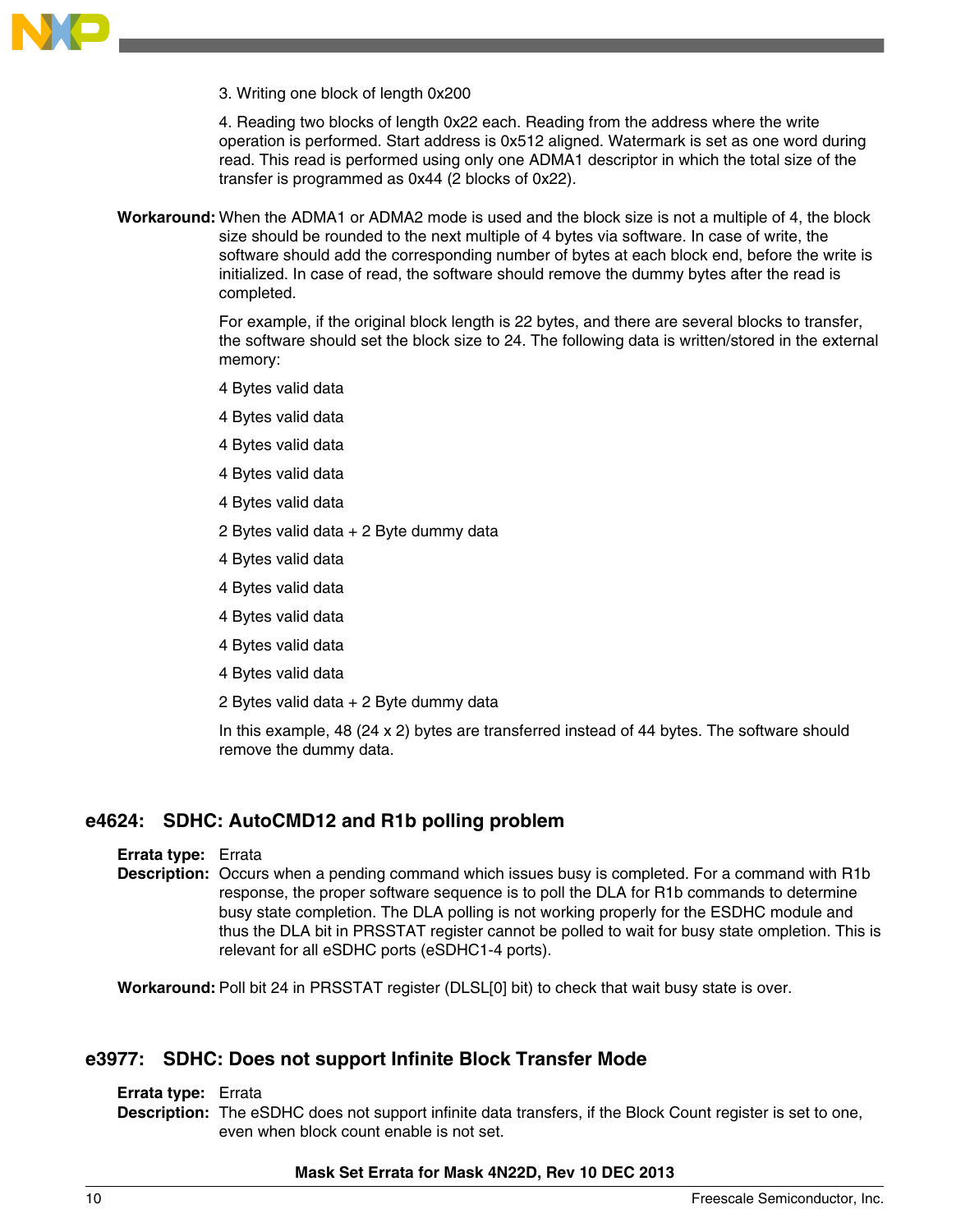

**Workaround:** The following software workaround can be used instead of the infinite block mode:

1. Set BCEN bit to one and enable block count

2. Set the BLKCNT to the maximum value in Block Attributes Register (BLKATTR) (0xFFFFfor 65535 blocks)

# **e4627: SDHC: Erroneous CMD CRC error and CMD Index error may occur on sending new CMD during data transfer**

#### **Errata type:** Errata

**Description:** When sending new, non data CMD during data transfer between the eSDHC and EMMC card, the module may return an erroneous CMD CRC error and CMD Index error. This occurs when the CMD response has arrived at the moment the FIFO clock is stopped. The following bits after the start bit of the response are wrongly interpreted as index, generating the CRC and Index errors.

The data transfer itself is not impacted.

The rate of occurrence of the issue is very small, as there is a need for the following combination of conditions to occur at the same cycle:

- The FIFO clock is stopped due to FIFO full or FIFO empty
- The CMD response start bit is received
- **Workaround:** The recommendation is to not set FIFO watermark level to a too small value in order to reduce frequency of clock pauses.

The problem is identified by receiving the CMD CRC error and CMD Index error. Once this issue occurs, one can send the same CMD again until operation is successful.

### **e3980: SDHC: Glitch is generated on card clock with software reset or clock divider change**

- **Errata type:** Errata
- **Description:** A glitch may occur on the SDHC card clock when the software sets the RSTA bit (software reset) in the system control register. It can also be generated by setting the clock divider value. The glitch produced can cause the external card to switch to an unknown state. The occurrence is not deterministic.
- **Workaround:** A simple workaround is to disable the SD card clock before the software reset, and enable it when the module resumes the normal operation. The Host and the SD card are in a masterslave relationship. The Host provides clock and control transfer across the interface. Therefore, any existing operation is discarded when the Host controller is reset.

The recommended flow is as follows:

- 1. Software disable bit[3], SDCLKEN, of the System Control Register
- 2. Trigger software reset and/or set clock divider
- 3. Check bit[3], SDSTB, of the Present State Register for stable clock
- 4. Enable bit[3], SDCLKEN, of the System Control Register.

**Mask Set Errata for Mask 4N22D, Rev 10 DEC 2013**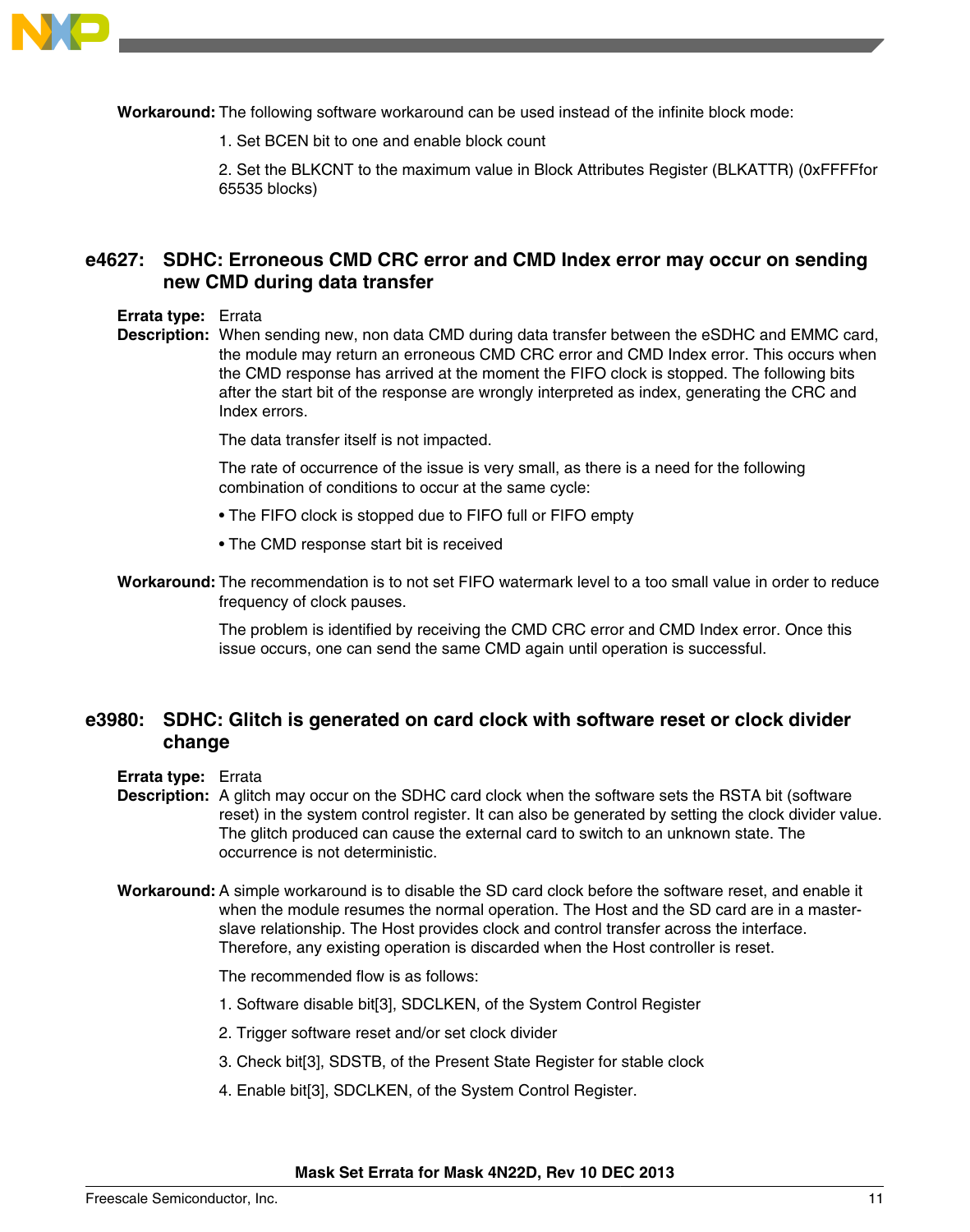

Using the above method, the eSDHC cannot send command or transfer data when there is a glitch in the clock line, and the glitch does not cause any issue.

### **e6934: SDHC: Issues with card removal/insertion detection**

#### **Errata type:** Errata

**Description:** SD cards include a 50K pullup that is used to detect when a card is inserted. A weak (500K) pulldown on the line is sufficient to allow for the first card insertion to be detected (the 50K pullup on the card will dominate the pulldown and cause the signal to go high).

> The 5 V tolerant I/O cells used on this processor require a pulldown resistor stronger than 50K to ensure that a signal will reach a proper low voltage level after the pin has been high. A stronger pulldown cannot be used on the SD card detect signal because it would prevent the card detection from working correctly. Because of this, the automatic card removal detection will not work reliably.

**Workaround:** A software workaround can be used to check for card removal or verify that a card is still present by redetecting it.

> 1. Temporarily change the appropriate PORTx\_PCRn to configure the SD card detect pin as a GPIO.

2. Configure the GPIO as an output driving low.

3. Leave the pin in this state for several us. The exact amount of time required can vary depending on pin loading.

4. Change the PORTx\_PCRn to switch the pin back to its SDHC function.

When this sequence is complete the SDHC will be ready to detect card insertion again. The sequence above should be run periodically or if an unexpected response is received from the SD card. The procedure will discharge the I/O cell so that the card detect pin is low and an SD card (if present) can be detected.

### **e3983: SDHC: Problem when ADMA2 last descriptor is LINK or NOP**

**Errata type:** Errata

**Description:** ADMA2 mode in the eSDHC is used for transfers to/from the SD card. There are three types of ADMA2 descriptors: TRANS, LINK or NOP. The eSDHC has a problem when the last descriptor (which has the End bit '1') is a LINK descriptor or a NOP descriptor.

> In this case, the eSDHC completes the transfers associated with this descriptor set, whereas it does not even start the transfers associated with the new data command. For example, if a WRITE transfer operation is performed on the card using ADMA2, and the last descriptor of the WRITE descriptor set is a LINK descriptor, then the WRITE is successfully finished. Now, if a READ transfer is programmed from the SD card using ADMA2, then this transfer does not go through.

**Workaround:** Software workaround is to always program TRANS descriptor as the last descriptor.

### **e3978: SDHC: Software can not clear DMA interrupt status bit after read operation**

#### **Errata type:** Errata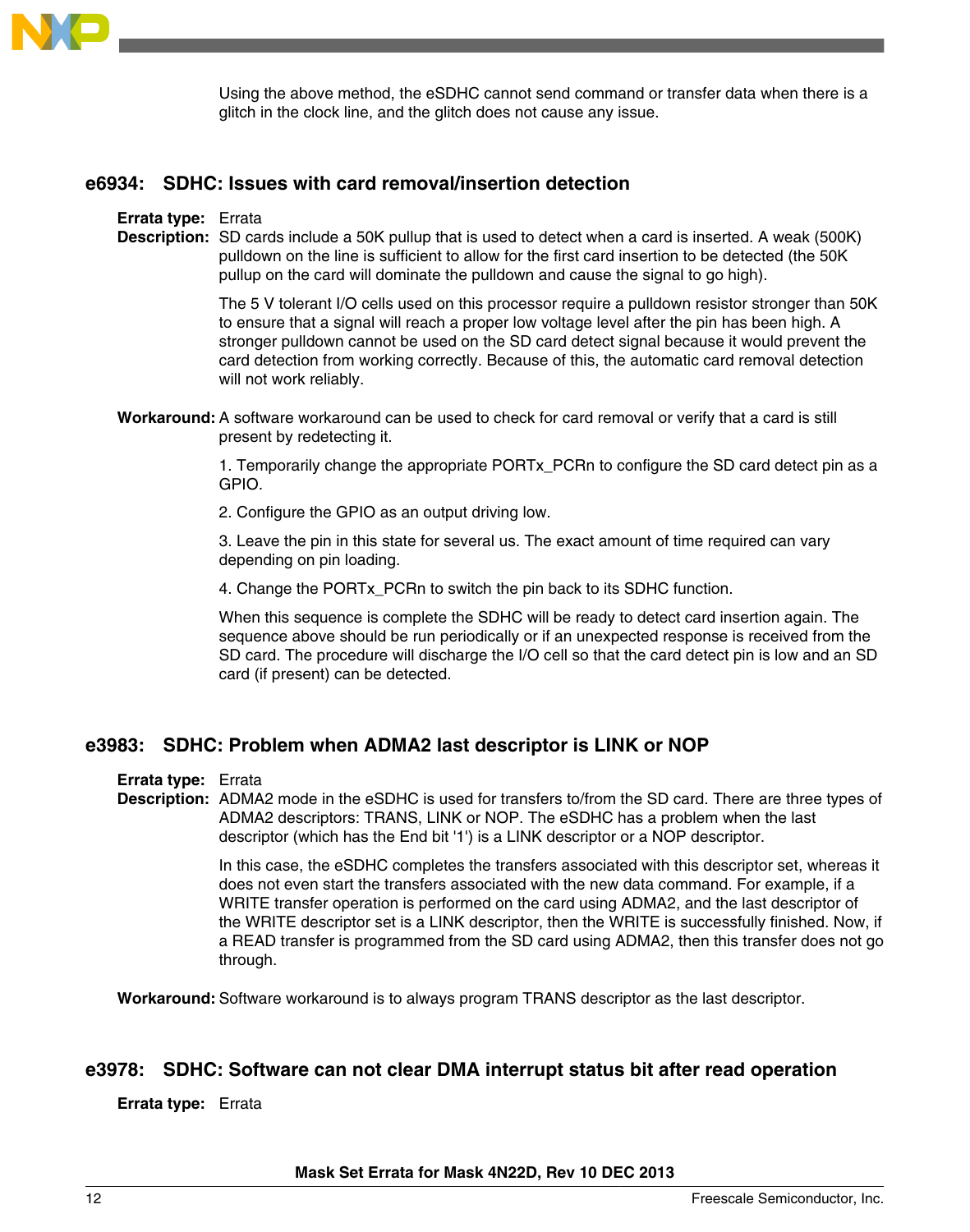

**Description:** After DMA read operation, if the SDHC System Clock is automatically gated off, the DINT status can not be cleared by software.

**Workaround:** Set HCKEN bit before starting DMA read operation, to disable SDHC System Clock autogating feature; after the DINT and TC bit received when read operation is done, clear HCKEN bit to re-enable the SDHC System Clock auto-gating feature.

### **e3984: SDHC: eSDHC misses SDIO interrupt when CINT is disabled**

#### **Errata type:** Errata

**Description:** An issue is identified when interfacing the SDIO card. There is a case where an SDIO interrupt from the card is not recognized by the hardware, resulting in a hang.

> If the SDIO card lowers the DAT1 line (which indicates an interrupt) when the SDIO interrupt is disabled in the eSDHC registers (that is, CINTEN bits in IRQSTATEN and IRQSIGEN are set to zero), then, after the SDIO interrupt is enabled (by setting the CINTEN bits in IRQSTATEN and IRQSIGEN registers), the eSDHC does not sense that the DAT1 line is low. Therefore, it fails to set the CINT interrupt in IRQSTAT even if DAT1 is low.

Generally, CINTEN bit is disabled in interrupt service.

The SDIO interrupt service steps are as follows:

1. Clear CINTEN bit in IRQSTATEN and IRQSIGEN.

2. Reset the interrupt factors in the SDIO card and write 1 to clear the CINT interrupt in IRQSTAT.

3. Re-enable CINTEN bit in IRQSTATEN and IRQSIGEN.

If a new SDIO interrupt from the card occurs between step 2 and step 3, the eSDHC skips it.

**Workaround:** The workaround interrupt service steps are as follows:

1. Clear CINTEN bit in IRQSTATEN and IRQSIGEN.

2. Reset the interrupt factors in the SDIO card and write 1 to clear CINT interrupt in IRQSTAT.

3. Clear and then set D3CD bit in the PROCTL register. Clearing D3CD bit sets the reverse signal of DAT1 to low, even if DAT1 is low. After D3CD bit is re-enabled, the eSDHC can catch the posedge of the reversed DAT1 signal, if the DAT1 line is still low.

4. Re-enable CINTEN bit in IRQSTATEN and IRQSIGEN.

# **e4218: SIM/FLEXBUS: SIM\_SCGC7[FLEXBUS] bit should be cleared when the FlexBus is not being used.**

**Errata type:** Errata

**Description:** The SIM\_SCGC7[FLEXBUS] bit is set by default. This means that the FlexBus will be enabled and come up in global chip select mode.

> With some code sequence and register value combinations the core could attempt to prefetch from the FlexBus even though it might not actually use the value it prefetched. In the case where the FlexBus is unconfigured, this can result in a hung bus cycle on the FlexBus.

**Workaround:** If the FlexBus is not being used, disabled the clock to the FlexBus during chip initialization by clearing the SIM\_SCGC7[FLEXBUS] bit.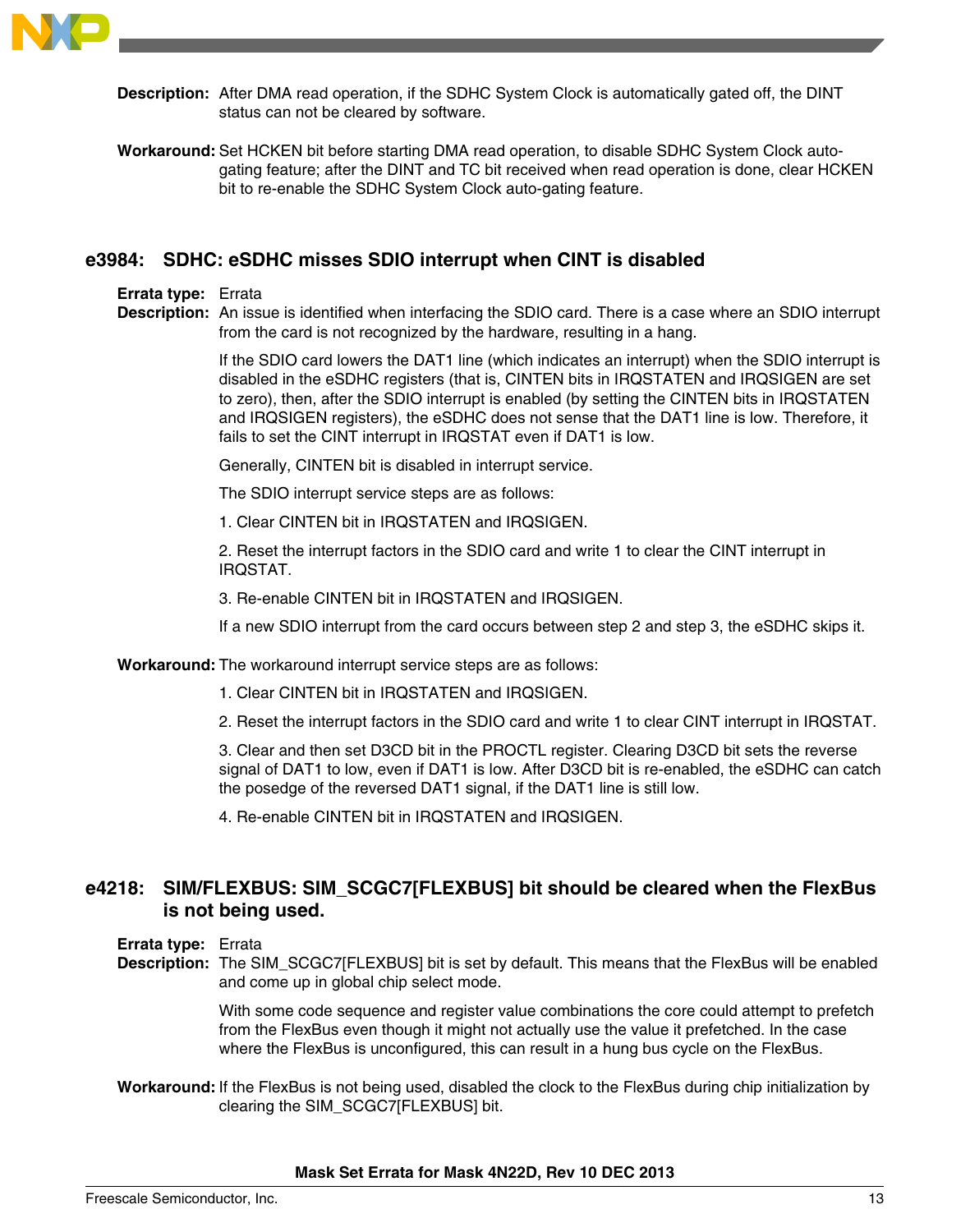

If the FlexBus will be used, then enable at least one chip select as early in the chip initialization process as possible.

# **e5952: SMC: Wakeup via the LLWU from LLS/VLLS to RUN to VLPR incorrectly triggers an immediate wakeup from the next low power mode entry**

**Errata type:** Errata

- **Description:** Entering VLPR immediately after an LLWU wakeup event from LLS/VLLS, will cause any subsequent entry into LLS/VLLS to fail if entry into VLPR mode occurs before clearing the pending LLWU interrupt.
- **Workaround:** After an LLWU wakeup event from LLS/VLLS, the user must clear the LLWU interrupt prior to entering VLPR mode.

### **e3927: TSI: TSI will scan continuously if only one electrode is enabled**

**Errata type:** Errata

- **Description:** TSI will scan continuously if only one electrode is enabled even if a scan period using AMCLKS, AMPSC and SMOD has been defined.
- **Workaround:**1. If the system has an unused TSI pin, enable that electrode as a dummy electrode and configure the scanning period to half of the desired period. This will give half of the period for the single used electrode and half for the dummy electrode.

2. If no extra TSI pin is available to use as a "dummy" electrode, trigger scans with software using SWTS bit and control timing with an additional timer (RTC, MTIM, etc.)

## **e3926: TSI: The TSI will run several scan cycles during reference clock instead of scanning each electrode once**

**Errata type:** Errata

**Description:** The TSI will run several scan cycles during reference clock instead of scanning each electrode once. For each automatic scanning period determined by AMCLKS (clock source), AMPSC (prescaler) and SMOD (period modulo), TSI will scan during one reference clock cycle divided by the AMPSC prescaler.

This does not affect the count result from TSI because TSI counters keep the last scan result.

**Workaround:**1. Because counter results are not affected, a simple workaround is to use the smallest prescaler possible and use a bigger SMOD value, this will minimize the number of extra scans, thus also minimizing the amount of average extra current used by the module.

> 2. If strict control of number of scan cycles is needed, trigger scans with software control (using the SWTS bit) and control time between scans with a separate timer. This solution is only recommended if strict control of scan cycles is needed, if not, recommendation is to use workaround 1.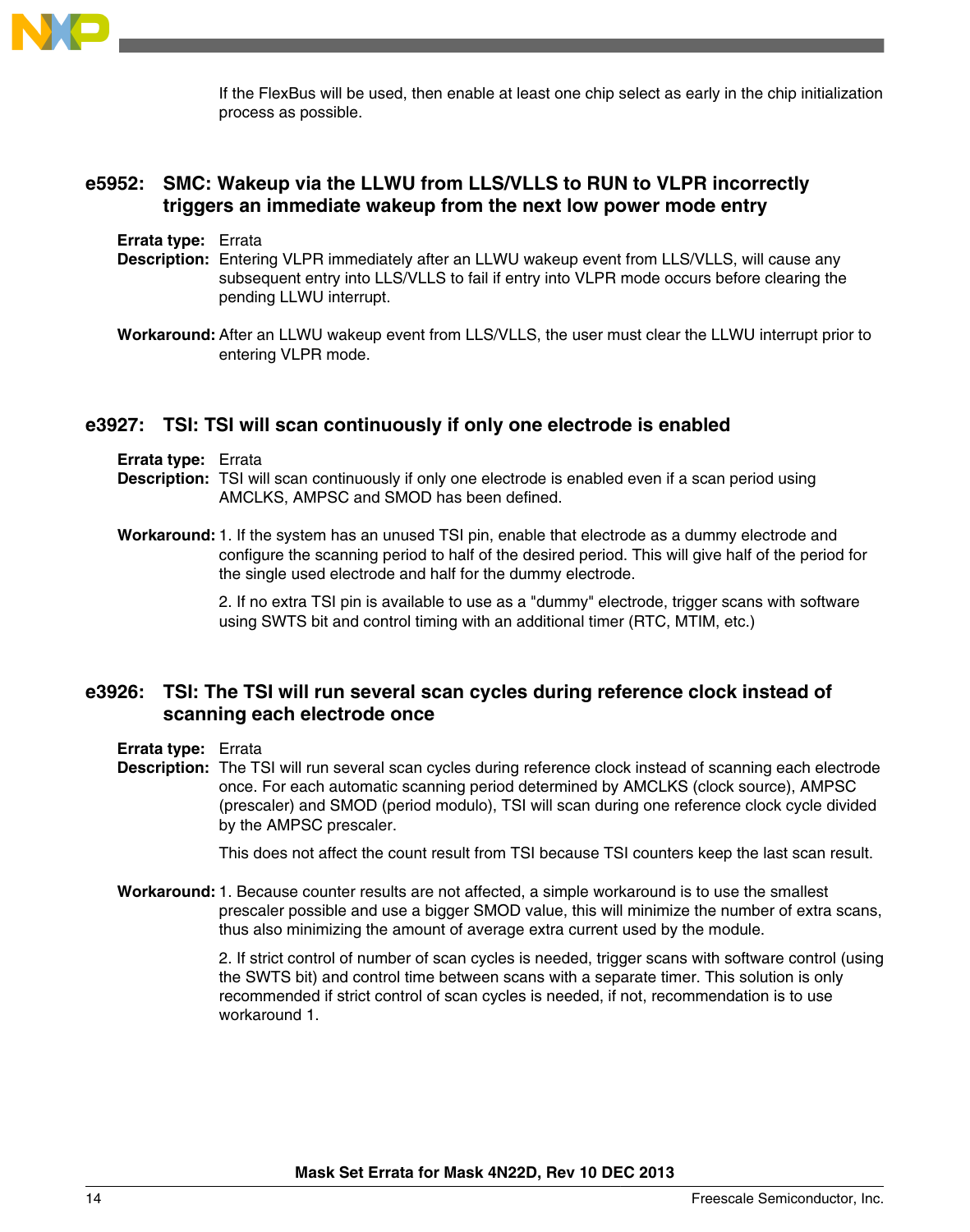

# **e2638: TSI: The counter registers are not immediately updated after the EOSF bit is set.**

### **Errata type:** Errata

- **Description:** The counter registers are not immediately updated after the end of scan event (EOSF is set). The counter registers will become available 0.25 ms after the EOSF flag is set. This also applies for the end-of-scan interrupt, as it is triggered with the EOSF flag. This behavior will occur both in continuous scan and in software triggered scan modes.
- **Workaround:** Insert a delay of 0.25 ms or greater prior to accessing the counter registers after an end of scan event or an end of scan interrupt that is triggered by the EOSF flag. This delay does not need to be a blocking delay, so it can be executing other actions before reading the counter registers. Notice that the out-of-range flag (OUTRGF) and interrupt occur after the counters have been updated, so if the OUTRGF flag is polled or the out-of-range interrupt is used, the workaround is not necessary.

### **e4546: TSI: The counter values reported from TSI increase when in low power modes (LLS, VLLS1, VLLS2, VLLS3)**

- **Errata type:** Errata
- **Description:** When the MCU goes into LLS or VLLSx modes, with the TSI enabled for wakeup, the counter value reported by the TSI increases with respect to what was reported in active mode. Because the wakeup threshold is calculated in active mode, it is highly likely that MCU will wakeup immediately after going to low power.
- **Workaround:**1. Use Wait, Stop, or VLPS. These modes do not require any wakeup threshold calibration as TSI remains in active mode and wakes up each end of scan so that normal baseline tracking algorithm can be used.

2. To use LLS or VLLSx modes with the TSI as a wakeup source, calibrate the wakeup threshold using the desired low power mode. During application initialization, configure the TSI to exit low power via the LLWUI (low-leakage wake-up interrupt) with an End of Scan using the desired wakeup electrode. For example enter LLS mode with automatic scanning enabled so that after the first scan the TSI module causes an exit from low power at the end of scan. After the wakeup event, read the TSIx\_WUCNTR Register, this register will have the value for the count during low power mode. Use this value to calculate THRSHLD register value.

### **e4935: UART: CEA709.1 features not supported**

**Errata type:** Errata

**Description:** Due to some issues that affect compliance with the specification, the CEA709.1 features of the UART module are not supported. Normal UART mode, IrDA, and ISO-7816 are unaffected.

**Workaround:** Do not use the UART in CEA709.1 mode.

# **e7027: UART: During ISO-7816 T=0 initial character detection invalid initial characters are stored in the RxFIFO**

**Errata type:** Errata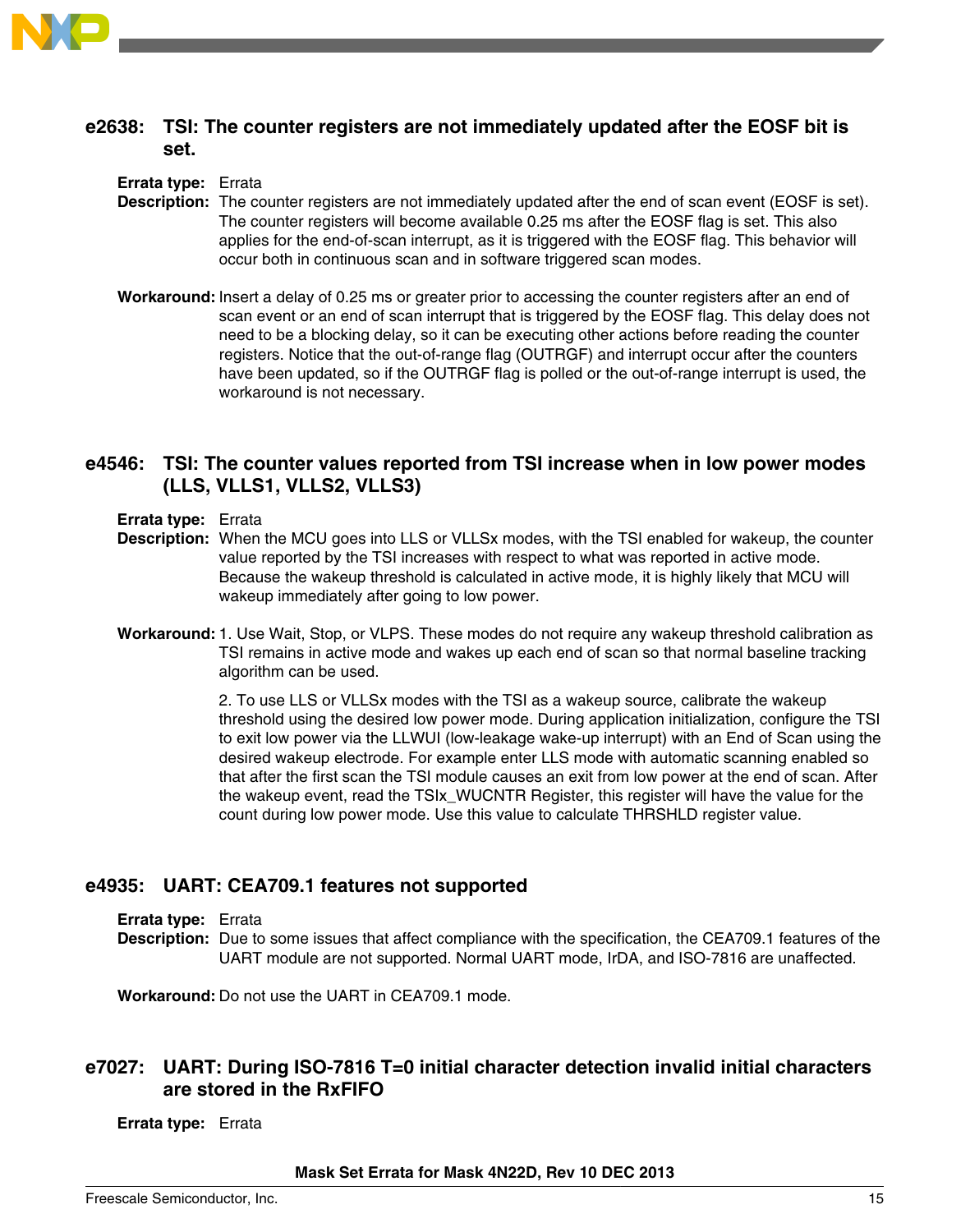

- **Description:** When performing initial character detection (UART\_C7816[INIT] = 1) in ISO-7816 T=0 mode with UART\_C7816[ANACK] cleared, the UART samples incoming traffic looking for a valid initial character. Instead of discarding any invalid initial characters that are received, the UART will store them in the receive FIFO.
- **Workaround:** After a valid initial charcter is detected (UART\_IS7816[INITD] sets), flush the RxFIFO to discard any invalid initial characters that might have been received before the valid initial character.

## **e7028: UART: During ISO-7816 initial character detection the parity, framing, and noise error flags can set**

- **Errata type:** Errata
- **Description:** When performing initial character detection (UART C7816[INIT] = 1) in ISO-7816 mode the UART should not set error flags for any receive traffic before a valid initial character is detected, but the UART will still set these error flags if any of the conditions are true.
- **Workaround:** After a valid initial charcter is detected (UART\_IS7816[INITD] sets), check the UART\_S1[NF, FE, and PF] flags. If any of them are set, then clear them.

# **e6472: UART: ETU compensation needed for ISO-7816 wait time (WT) and block wait time (BWT)**

- **Errata type:** Errata
- **Description:** When using the default ISO-7816 values for wait time integer (UARTx\_WP7816T0[WI]), guard time FD multiplier (UARTx\_WF7816[GTFD]), and block wait time integer (UARTx\_WP7816T1[BWI]), the calculated values for Wait Time (WT) and Block Wait Time (BWT) as defined in the Reference Manual will be 1 ETU less than the ISO-7816-3 requirement.
- **Workaround:** To comply with ISO-7816 requirements, compensation for the extra 1 ETU is needed. This compensation can be achieved by using a timer, such as the low-power timer (LPTMR), to introduce a 1 ETU delay after the WT or BWT expires.

# **e4647: UART: Flow control timing issue can result in loss of characters if FIFO is not enabled**

- **Errata type:** Errata
- **Description:** On UART0 and UART1 when /RTS flow control signal is used in receiver request-to-send mode, the /RTS signal is negated if the number of characters in the Receive FIFO is equal to or greater than the receive watermark. The /RTS signal will not negate until after the last character (the one that makes the condition for /RTS negation true) is completely received and recognized. This creates a delay between the end of the STOP bit and the negation of the / RTS signal. In some cases this delay can be long enough that a transmitter will start transmission of another character before it has a chance to recognize the negation of the /RTS signal (the /CTS input to the transmitter).
- **Workaround:** Always enable the RxFIFO if you are using flow control for UART0 or UART1. The receive watermark should be set to seven or less. This will ensure that there is space for at least one more character in the FIFO when /RTS negates. So in this case no data would be lost.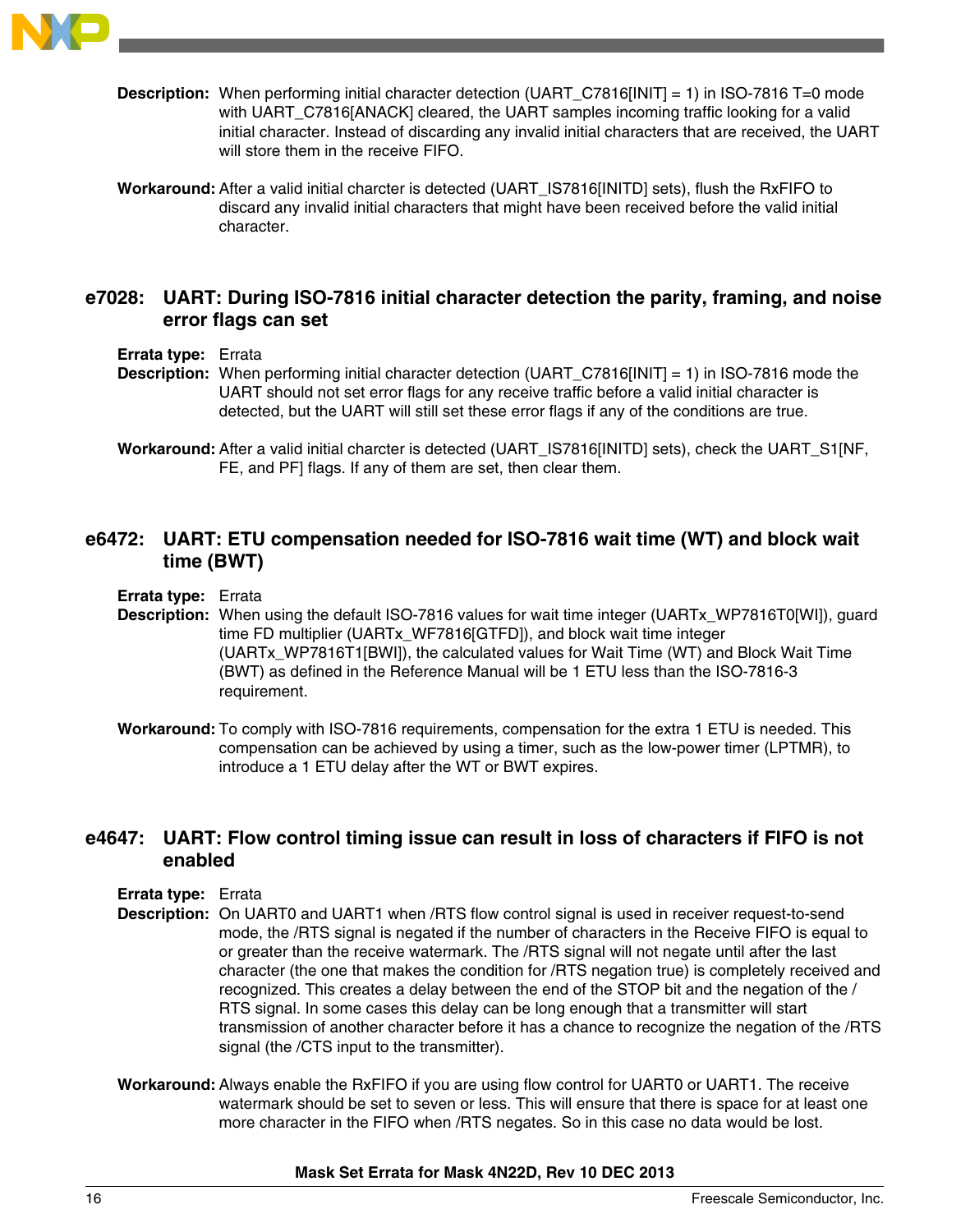

Note that only UART0 and UART1 are affected. The UARTs that do not have the RxFIFO feature are not affected.

# **e4945: UART: ISO-7816 T=1 mode receive data format with a single stop bit is not supported**

- **Errata type:** Errata
- **Description:** Transmission of ISO-7816 data frames with single stop bit is supported in T=1 mode. Currently in order to receive a frame, two or more stop bits are required. This means that 11 ETU reception based on T=1 protocol is not supported. T=0 protocol is unaffected.
- **Workaround:** Do not send T=1, 11 ETU frames to the UART in ISO-7816 mode. Use 12 ETU transmissions for T=1 protocol instead.

### **e3892: UART: ISO-7816 automatic initial character detect feature not working correctly**

- **Errata type:** Errata
- **Description:** The ISO-7816 automatic initial character detection feature does not work. The direct convention initial character can be detected correctly, but the inverse convention initial character will only be detected if the S2[MSBF] and S2[RXINV] bits are set. This defeats the purpose of the initial character detection and automatic configuration of the S2[MSBF], S2[RXINV], and C3[TXINV] bits.
- **Workaround:** Use software to manually detect initial characters. Configure the UART with S2[MSBF] and S2[RXINV] cleared. Then check UART receive characters looking for 0x3B or 0x03. If 0x3B is received, then the connected card is direct convention. If 0x03 is received, then the connected card is inverse convention. If an inverse convention card is detected, then software should set S2[MSBF], S2[RXINV], and C3[TXINV].

## **e7029: UART: In ISO-7816 T=1 mode, CWT interrupts assert at both character and block boundaries**

#### **Errata type:** Errata

- **Description:** When operating in ISO-7816 T=1 mode and switching from transmission to reception block, the character wait time interrupt flag (UART\_IS7816[CWT]) should not be set, only block type interrupts should be valid. However, the UART can set the CWT flag while switching from transmit to receive block and at the start of transmit blocks.
- **Workaround:** If a CWT interrupt is detected at a block boundary instead of a character boundary, then the interrupt flag should be cleared and otherwise ignored.

### **e7090: UART: In ISO-7816 mode, timer interrupts flags do not clear**

#### **Errata type:** Errata

**Description:** In ISO-7816, when any of the timer counter expires, the corresponding interrupt status register bits gets set. The timer register bits cannot be cleared by software without additional steps, because the counter expired signal remains asserted internally. Therefore, these bits can be cleared only after forcing the counters to reload.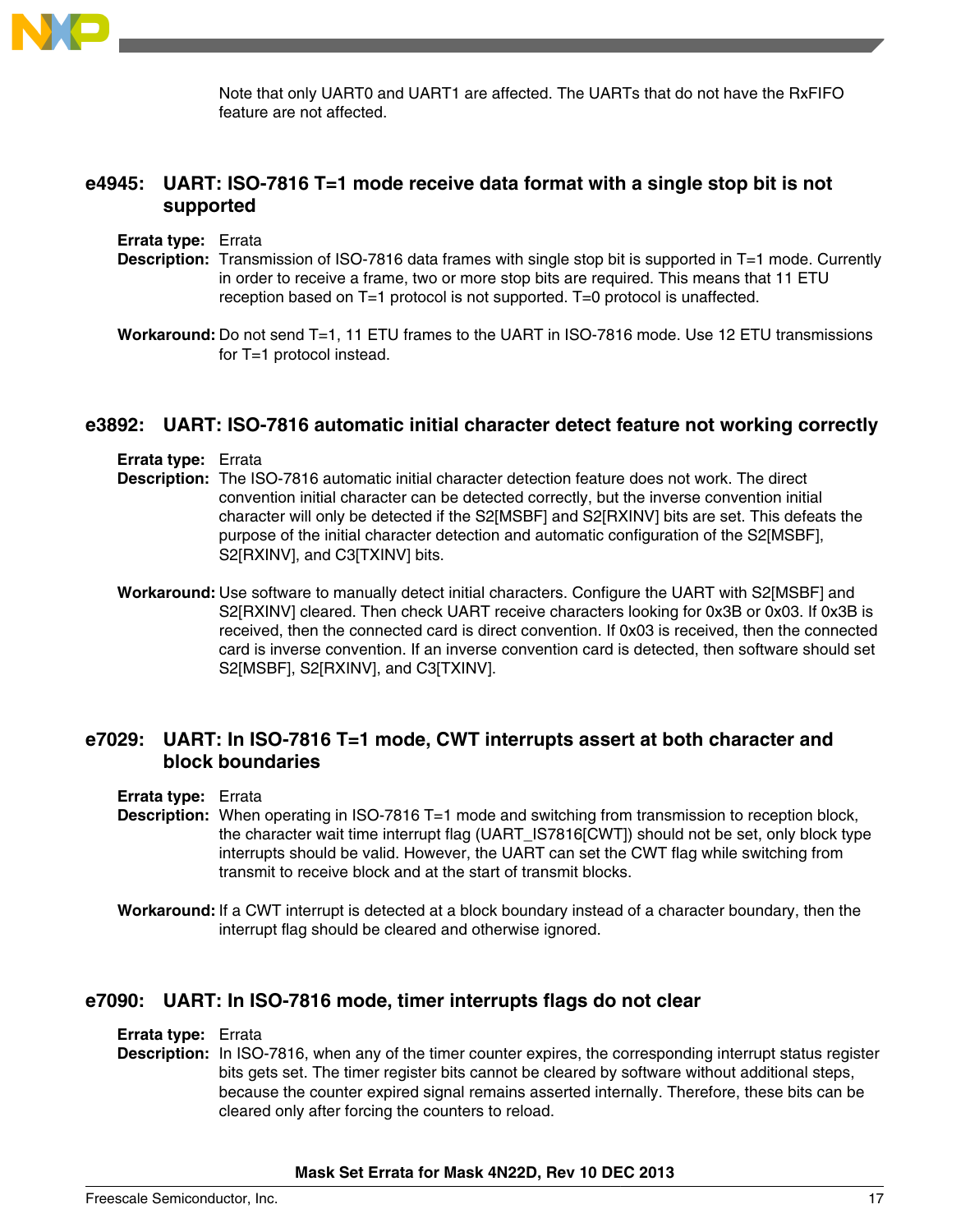

**Workaround:** Follow these steps to clear the UART\_IS7816 WT, CWT, or BWT bits:

- 1. Clear the UART\_C7816[ISO\_7816E] bit, to temporarily disable ISO-7816 mode.
- 2. Write 1 to the WT, CWT, or BWT bits that need to be cleared.
- 3. Set UART\_C7816[ISO\_7816E] to re-enable ISO-7816 mode.

Note that the timers will start counting again as soon as the ISO\_7816E bit is set. To avoid unwanted timeouts, software might need to wait until new transmit or receive traffic is expected or desired before re-enabling ISO-7816 mode.

# **e7031: UART: In single wire receive mode UART will attempt to transmit if data is written to UART\_D**

### **Errata type:** Errata

- **Description:** If transmit data is loaded into the UART\_D register while the UART is configured for single wire receive mode, the UART will attempt to send the data. The data will not be driven on the pin, but it will be shifted out of the FIFO and the UART\_S1[TDRE] bit will set when the character shifting is complete.
- **Workaround:** Do not queue up characters to transmit while the UART is in receive mode. Always write UART  $C3[TXDIR] = 1$  before writing to UART D in single wire mode.

## **e5704: UART: TC bit in UARTx\_S1 register is set before the last character is sent out in ISO7816 T=0 mode**

**Errata type:** Errata

- **Description:** When using the UART in ISO-7816 mode, the UARTx\_S1[TC] flag sets after a NACK is received, but before guard time expires.
- **Workaround:** If using the UART in ISO-7816 mode with T=0 and a guard time of 12 ETU, check the UARTn\_S1[TC] bit after each byte is transmitted. If a NACK is detected, then the transmitter should be reset.

The recommended code sequence is:

UART0 C2 &= ~UART C2 TE MASK; //make sure the transmitter is disabled at first

UART0\_C3 |= UART\_C3\_TXDIR\_MASK; //set the TX pin as output

UART0\_C2 |= UART\_C2\_TE\_MASK; //enable TX

UART0\_C2 |= UART\_C2\_RE\_MASK; //enable RX to detect NACK

 $for(i=0;i$ 

{

while(!(UART0\_S1&UART\_S1\_TDRE\_MASK)){}

```
UARTO D = data[i];
```
while(!(UART0\_S1&UART\_S1\_TC\_MASK)){}//check for NACK

if(UART0\_IS7816 & UART\_IS7816\_TXT\_MASK)//check if TXT flag set

{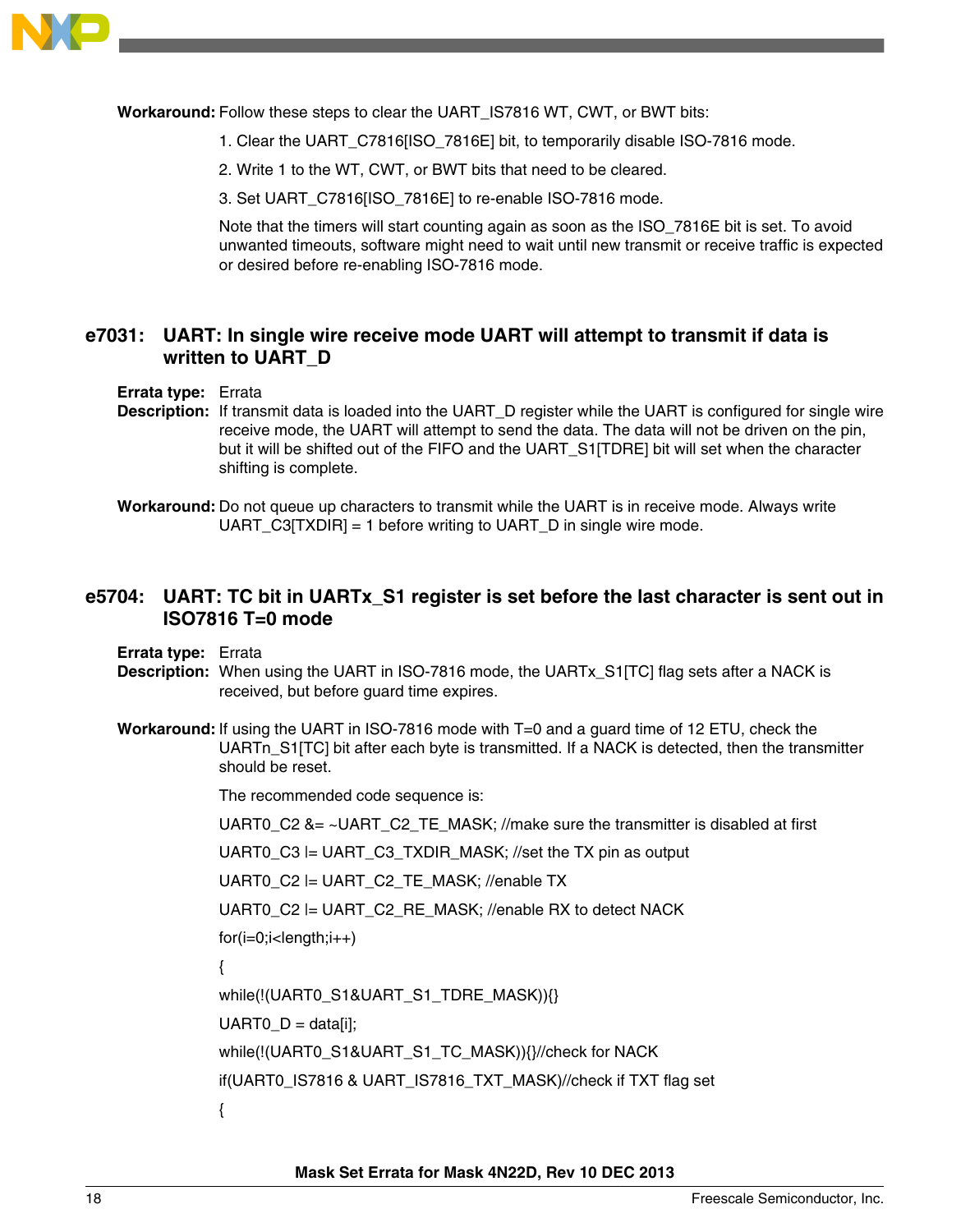

```
/* Disable transmit to clear the internal NACK detection counter */
UART0 C2 &= ~UART C2 TE MASK;
UART0_IS7816 = UART_IS7816_TXT_MASK;// write one to clear TXT
UART0_C2 |= UART_C2_TE_MASK; // re-enable transmit
}
}
UART0_C2 &= ~UART_C2_TE_MASK; //disable after transmit
```
# **e7091: UART: UART\_S1[NF] and UART\_S1[PE] can set erroneously while UART\_S1[FE] is set**

#### **Errata type:** Errata

- **Description:** While the UART S1[FE] framing error flag is set the UART will discard any received data. Even though the data is discarded, if characters are received that include noise or parity errors, then the UART\_S1[NF] or UART\_S1[PE] bits can still set. This can lead to triggering of unwanted interrupts if the parity or noise error interrupts are enabled and framing error interrupts are disabled.
- **Workaround:** If a framing error is detected (UART\_S1[FE] = 1), then the noise and parity error flags can be ignored until the FE flag is cleared. Note: the process to clear the FE bit will also clear the NF and PE bits.

### **e7092: UART: UART\_S1[TC] is not cleared by queuing a preamble or break character**

**Errata type:** Errata

- **Description:** The UART\_S1[TC] flag can be cleared by first reading UART\_S1 with TC set and then performing one of the following: writing to UART\_D, queuing a preamble, or queuing a break character. If the TC flag is cleared by queuing a preamble or break character, then the flag will clear as expected the first time. When TC sets again, the flag can be cleared by any of the three clearing mechanisms without reading the UART\_S1 register first. This can cause a TC flag occurrence to be missed.
- **Workaround:** If preamble and break characters are never used to clear the TC flag, then no workaround is required.

If a preamble or break character is used to clear TC, then write UART\_D immediately after queuing the preamble or break character.

# **e5928: USBOTG: USBx\_USBTRC0[USBRESET] bit does not operate as expected in all cases**

#### **Errata type:** Errata

- **Description:** The USBx USBTCR0[USBRESET] bit is not properly synchronized. In some cases using the bit can cause the USB module to enter an undefined state.
- Workaround: Do not use the USBx USBTCR0[USBRESET] bit. If USB registers need to be written to their reset states, then write those registers manually instead of using the module reset bit.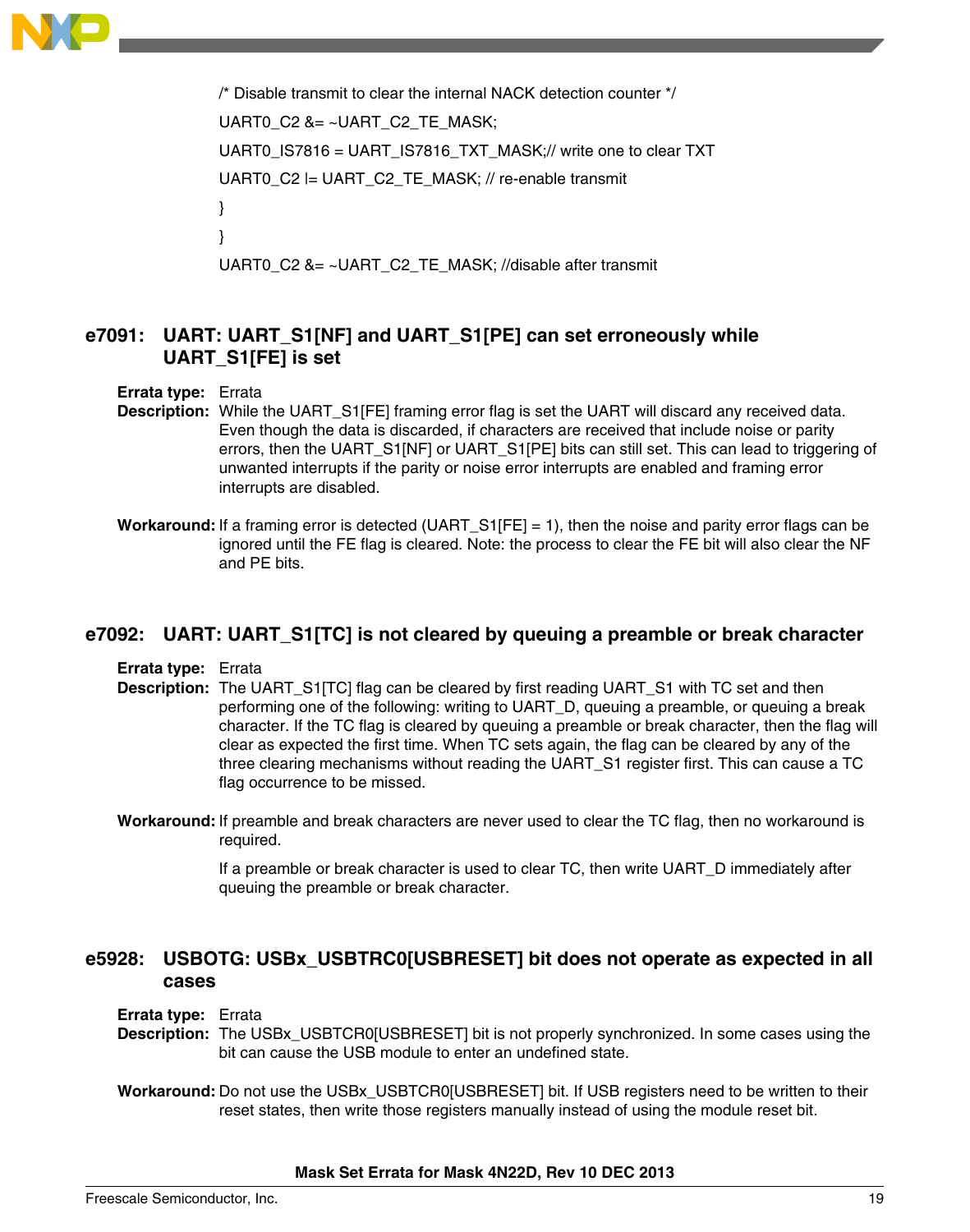

# **e6933: eDMA: Possible misbehavior of a preempted channel when using continuous link mode**

**Errata type:** Errata

**Description:** When using continuous link mode (DMA\_CR[CLM] = 1) with a high priority channel linking to itself, if the high priority channel preempts a lower priority channel on the cycle before its last read/write sequence, the counters for the preempted channel (the lower priority channel) are corrupted. When the preempted channel is restored, it runs past its "done" point instead of performing a single read/write sequence and retiring.

The preempting channel (the higher priority channel) will execute as expected.

**Workaround:** Disable continuous link mode (DMA\_CR[CLM]=0) if a high priority channel is using minor loop channel linking to itself and preemption is enabled. The second activation of the preempting channel will experience the normal startup latency (one read/write sequence + startup) instead of the shortened latency (startup only) provided by continuous link mode.